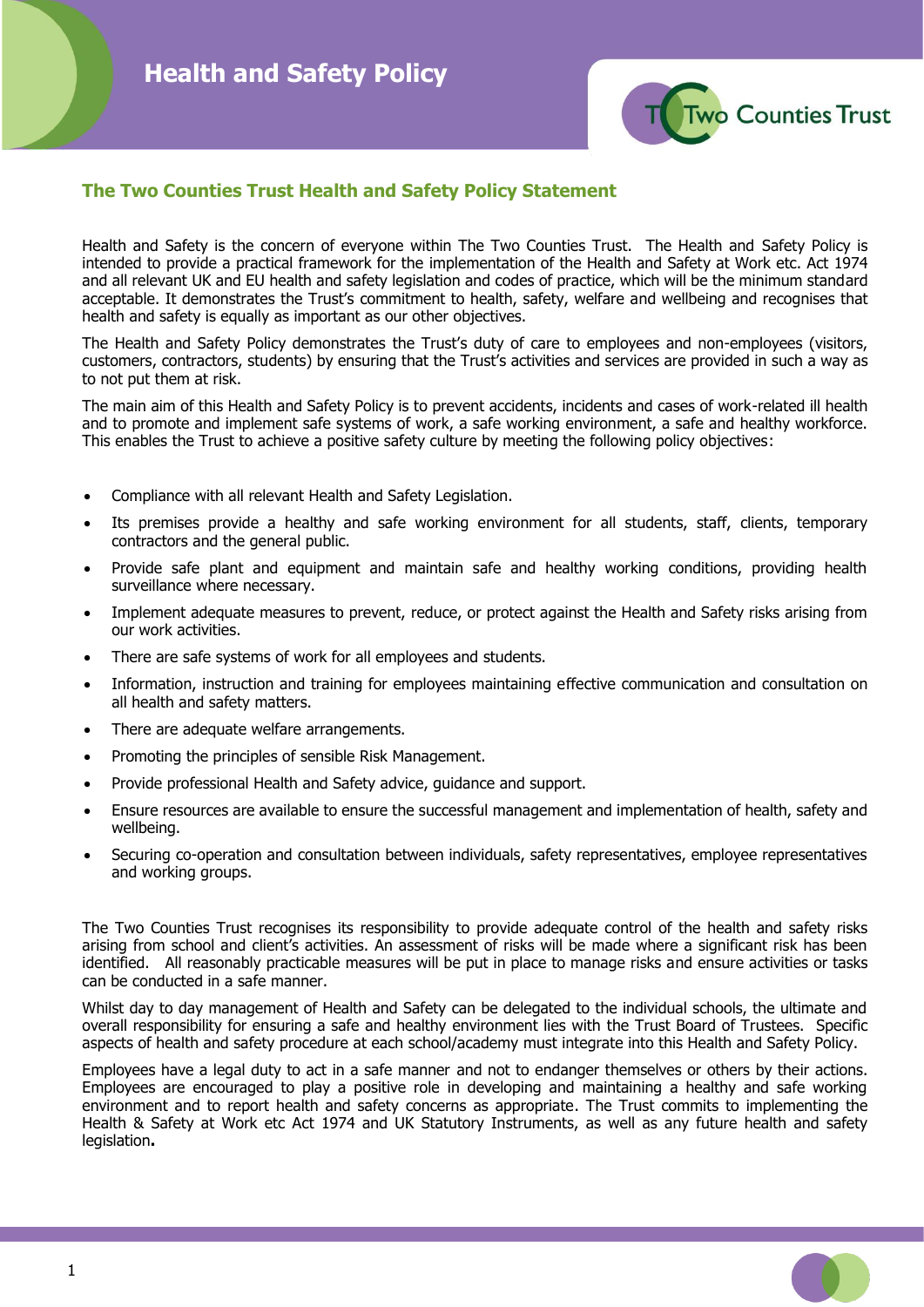The Health, Safety and Risk Manager will provide to the schools' leadership regular information on updates, changes and arrangements, about any revisions to safety legislation.

The Trust supports the view that a positive health and safety culture is of significant benefit to the good performance and safety of all schools. A positive and proactive approach for students will be encouraged, supported and developed through risk education and awareness. The organisational structure will ensure that sufficient resources are available so that the policy and its arrangements can be implemented effectively.

Formal amendment to this policy will be conducted annually or as necessary to reflect changes in the Trust's strategy, UK or EU law and any changes will be brought to the attention of all staff.

**This statement sets out how these duties will be conducted and includes a description of the Trusts organisation and arrangements for dealing with different areas of risk. Specific responsibilities at all levels of the Trusts organisation are identified and the specific arrangements put in place to manage these areas of risk and hence to meet all obligations required under law.** 

**This policy will be brought to the attention of all members of staff at induction and at least annually. A copy is available to view on the Trusts website and on the Every Management System.** 

#### **1. Introduction**

The Health and Safety Policy is a declaration of the Two Counties Trust's commitment to provide, so far as is reasonably practicable, safe and healthy conditions for employees and persons other than employees who use or visit Two Counties Trust premises, or who may be affected by our activities.

The Trust will establish and adopt procedures to ensure that health and safety objectives and priorities are monitored and delivered to a high standard and that a pro-active health and safety culture is promoted, developed, and maintained throughout.

The Policy has been produced as required by Section 2(3) of the Health and Safety at Work etc. Act 1974 to identify the responsibilities of the Trust Board of Trustees, Chief Executive Officer, Head Teachers, Managers and Employees.

The Head Teacher may delegate many of the responsibilities to other responsible staff e.g. Heads of Subject or equivalent. However, the Head Teacher retains the overall accountability and responsibility (this cannot be transferred).

All employees must play their part in achieving the highest possible standards of health and safety and rigorously comply with all aspects of this policy as it highlights the Trust's vision for health and safety and everyone's role in achieving this. The Trust will ensure that adequate resources are available to implement the principles of this health and safety policy and conform to all relevant UK and EU health and safety statutory regulations, approved codes of practice, EU/British standards, HSE, and industry guides where necessary.

#### **2. Policy objectives**

- To conduct all our activities safely and in compliance with legislation and best practice.
- To provide safe working conditions and equipment.
- To promote a positive safety culture.
- To ensure our procurement promotes best practice in health and safety.
- To establish targets and action plans for continuous improvement of health and safety performance.
- To report our health and safety performance both internally and externally.

#### **3. Policy principles**

 **Control -** those with management roles are responsible for the clear allocation of health and safety responsibilities and monitoring that those responsibilities are implemented.

 **Co-operation** - we all have a responsibility to co-operate as individuals and as groups to make health and safety a collaborative effort.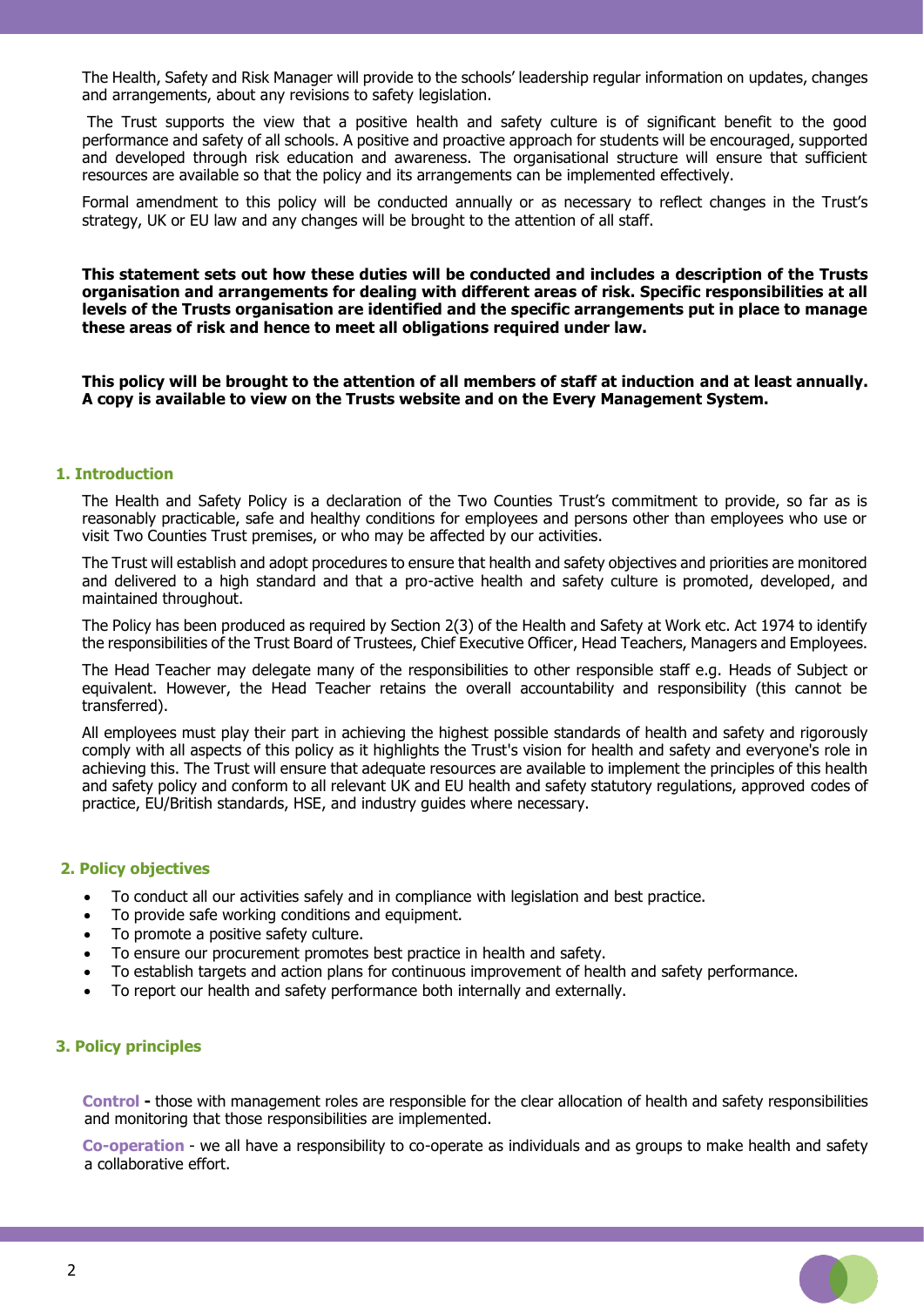**Communication** - communication of health and safety information is essential and care must be taken to continually review and improve this.

 **Competence** - developing the health and safety competence of Board Members, managers, employees, students and contractors is at the heart of successful health and safety management.

## **4. Organisation and Allocation of Responsibilities**

The Health and Safety at Work etc. Act 1974 and accompanying legislation states that employers, persons in charge of premises, and employees all have specific health and safety duties and responsibilities. This Section details these specific health and safety roles and responsibilities and assigns them to the appropriate posts and functions.

The Health and Safety at Work etc. Act 1974 and subordinate legislation states that all employees have health and safety responsibilities when at work. Although some duties and responsibilities may be delegated, accountability for health, safety, and welfare at work is not transferable and cannot be evaded.

## **5. Chief Executive Officer**

The Chief Executive Officer will assume overall responsibility for the Trust's health and safety performance and in particular is required to ensure that:

The health and safety policy and adequate health and safety management systems are in place within every school.

A Health & Safety Appraisal framework is used to evaluate the performance of Local Governing Bodies and Headteachers against health and safety targets and objectives.

A Trust Health and Safety audit and risk program is implemented, and the progress of remedial actions is monitored.

Ensure that sufficient resources are allocated and authorised within the organisation's budget to meet statutory procedures and standards for health and safety in the school.

# **6. The Two Counties Trust Board of Trustees**

The Trust Board has the responsibility to set the strategic direction and objectives of all health and safety matters across the Trust.

The Trust Board is responsible for ensuring that high standards of corporate governance are maintained. In the context of health and safety by monitoring Trust safety management systems and managing the Trust Risk Register. The overall aim is to ensure a positive health and safety culture is established and maintained across the Trust and must ensure that all reasonable steps have been taken to reduce the possibility of accident or injury to staff, students and/or visitors.

The Two Counties Trust Board of Trustees responsibilities are to**:**

 Ensure that each Trustee accepts their individual role in providing health and safety leadership for the Trust and will take steps to manage these effectively.

 Take all reasonably practicable steps to provide safe and healthy conditions for students, employees and others who may be affected by its activities.

Assess risks to the health and safety of staff, students and others affected by the school's actions.

Take sensible and proportionate steps to ensure compliance with all relevant health and safety legislation.

 Expect all employees and students to co-operate in complying with all legal obligations and to take reasonable care of their own health and safety and have regard for the health and safety of others.

 Commit to providing the necessary information, instruction, supervision and training to all employees and students where applicable.

 Acknowledge and actively support the role and responsibilities of employee representatives and will give full cooperation to elected Safety Representatives of recognised Trade Unions to enable them to carry out their duties effectively, and/or the elected representatives of the staff who may not be members of a union.

 Provide adequate resources to implement this policy, including access to support from health and safety competent persons. Where necessary, external specialist advice and assistance will be obtained.

 Ensure that its decisions reflect its health and safety intentions, as articulated in the Trust Health and Safety Policy statement.

Provide strategic direction in health and safety matters.

Ensure that the Trust's suppliers and contractors have been appropriately vetted for health and safety standards.

 $\Box$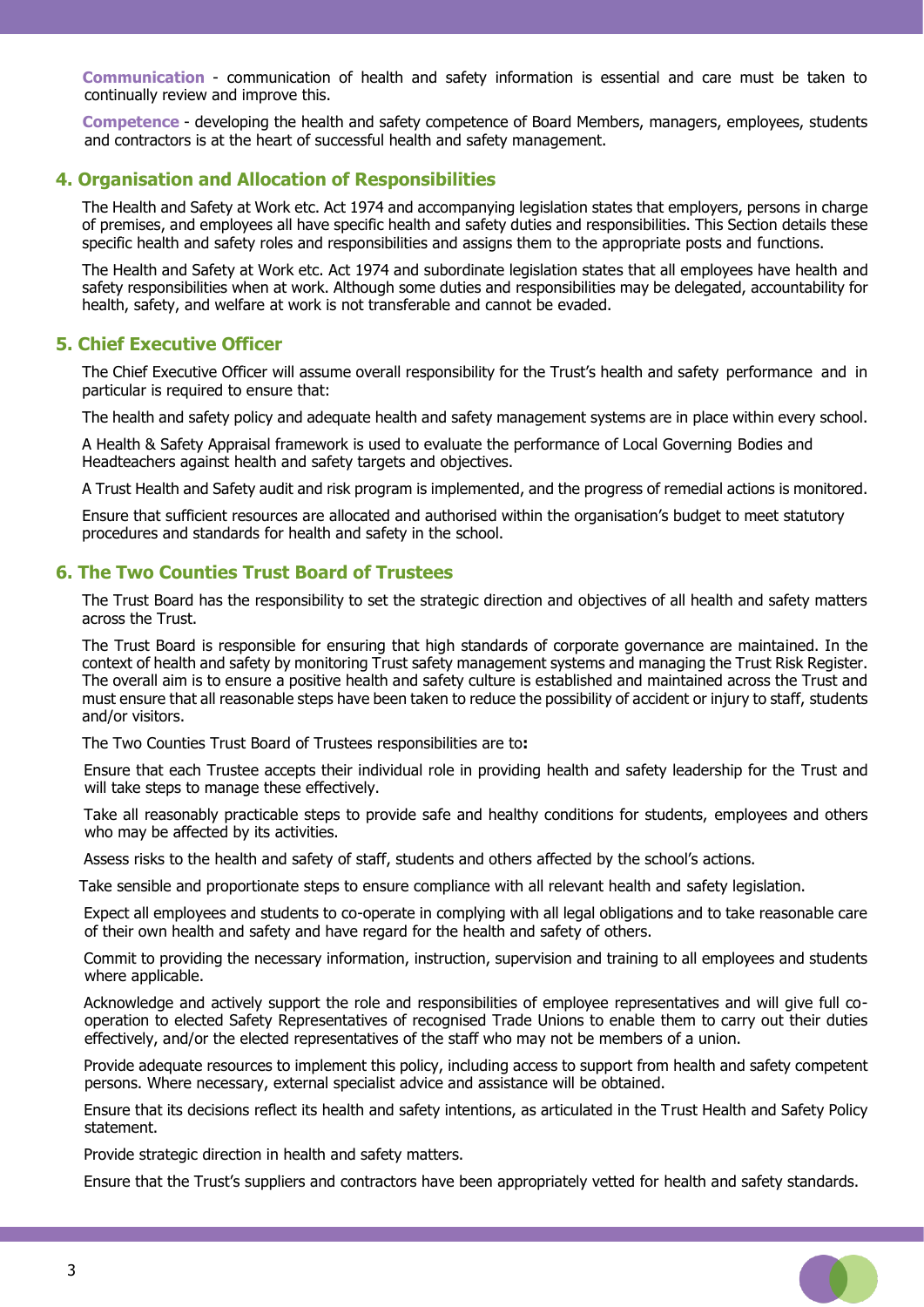Ensure that the Trust's Risk and Audit Committee is effectively discharging its delegated responsibilities in terms of health and safety.

Ensure that a proportionate and prioritised risk management system for the Trust is implemented and monitored.

 Ensure systems and processes are in place to ensure the Trust is compliant with its obligations in the management of fire risk, asbestos, Legionella, electrical safety and other areas of health and safety.

Ensure there is an effective business continuity and emergency plan in place.

Ensure that adequate resources are committed to the management of health and safety.

Ensure that specific responsibilities relating to health and safety are included in job descriptions of staff.

 Commit to regular evaluation and review of its Health and Safety Policy to ensure its objectives are met and, as necessary, to modifying the Policy in light of new legislation, incidents and other changing circumstances, utilising external expertise or advice if required in order to ensure ongoing excellence and diligence in this area.

## **7. The Health, Safety and Risk Manager**

The Health, Safety and Risk Manager is the conduit between the Risk and Audit Committee and the senior Trust members of staff with responsibility for health and safety within schools across the Trust and as such is responsible for ensuring that systems are in place and adhered to in order to minimise the likelihood of enforcement action, penalties and prosecutions.

The Health, Safety and Risk Manager must:

Implement ways in reducing the likelihood of people being harmed by Trust activities.

 Monitor findings from Health and Safety audits, compliance audits, inspection audits, Reporting of Injuries Diseases and Dangerous Occurrences (RIDDOR) reports, and to implement changes to policy and procedures where required.

Implement and monitor an informed, proportionate and prioritised risk management system for the Trust.

Ensure there is an effective accident reporting and investigation procedure across the Trust.

 Ensure that the Trust and its constituent schools have adequate business continuity plans in place, including emergency plans and procedures for the safe evacuation of the Trust's premises.

Agree with the Audit & Risk committee a programme of health and safety inspections.

Ensure the development and implementation of the overall health and safety strategic plan.

Ensure all staff receive adequate health & safety training.

 Ensure effective arrangements are in place for carrying out and recording compliance inspections, surveys and risk assessments, and recommending remedial action.

 Ensure Trust policies and procedures are in place to ensure that premises, plant and equipment are maintained in a safe working condition.

 Ensure the correct procedures for awarding, checking competency, managing, monitoring and auditing all compliance contracts and maintenance service agreements on school premises are accurately carried out.

School asbestos registers and asbestos management plans are maintained and readily available.

Ensure all schools have a current Fire and Legionella Risk Assessment and all remedial actions have been rectified.

Ensure there is a programme of servicing and inspection of workplace.

 Ensure there is a programme to ensure that all fire safety systems are checked and serviced e.g. fire alarm, fire doors, firefighting equipment, smoke detectors etc.

 Ensure there is a programme to ensure that the use of showers and all water systems are checked and maintained to ensure the control of Legionella.

 Establish systems to ensure that all contractors engaged by the Trust meet health and safety requirements, including relevant body registration, safe system of workings, risk assessments, COSHH, accident records and safeguarding checks.

 Health and safety information is provided to contractors e.g. asbestos register, underground services, floor loading, safe working loads, school activities - ensuring safeguarding requirements are met.

Provide timely health and safety advice, support and training to the Trust, schools and their staff.

Ensure all building projects comply with the Construction (Design and Management) Regulations 2015.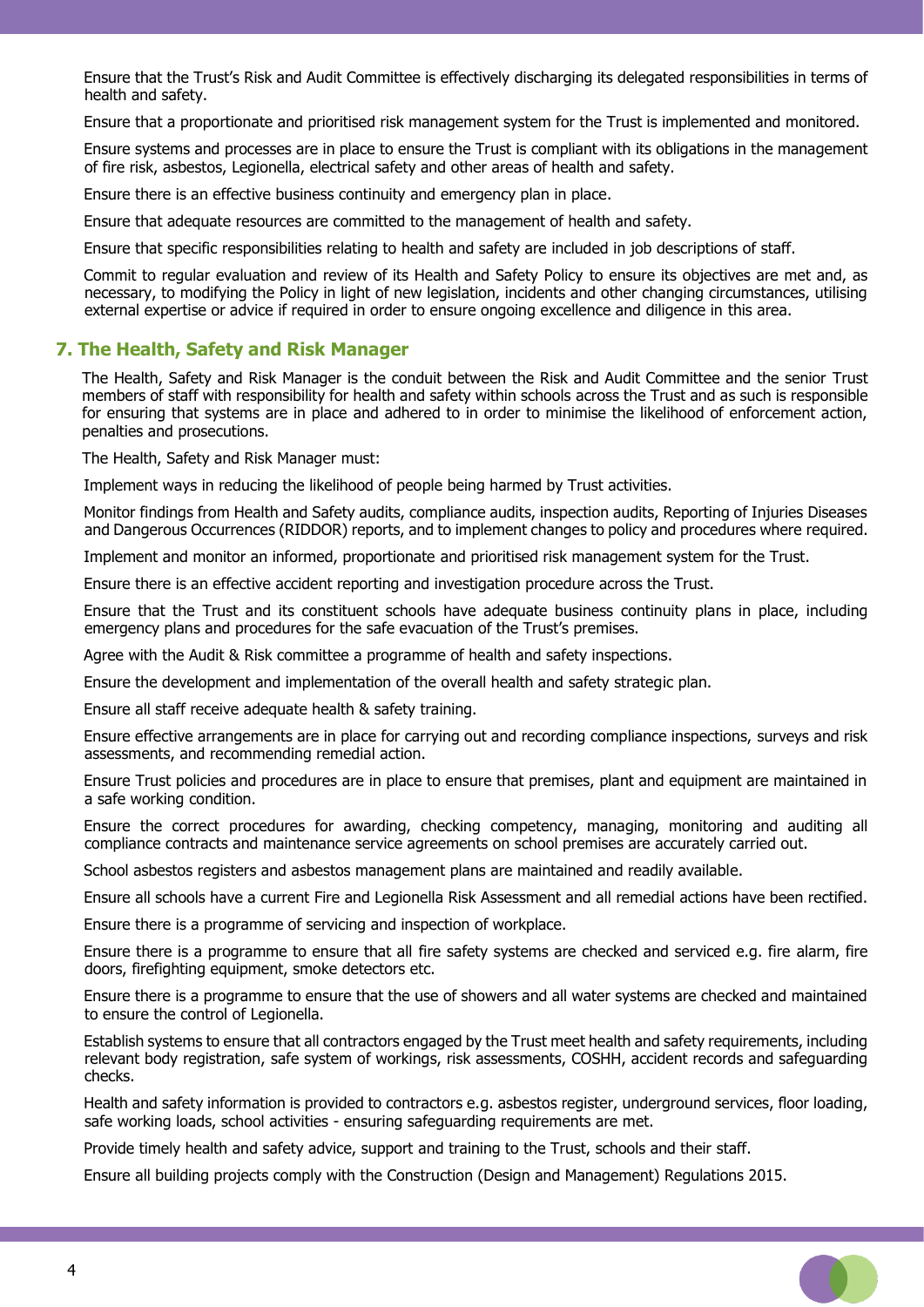Ensure, as far as reasonably practicable the provision of sufficient information, instruction, training and supervision to all employees and students.

 Support the Trust in ensuring that all Members, Trustees, Governors and members of staff are aware of their duties and responsibilities in relation to health and safety, in line with UK legislation and any forthcoming legislation, and how to implement those duties to full effect.

Undertake pro-active monitoring such as workplace inspections / audits and health and safety tours.

 Explain and offer constructive feedback of the findings of the audits to senior managers in a style that achieves legal compliance.

 Hold a Health and Safety meeting each term with the Health and Safety Working Group. The Trust Health and Safety working group must include the Health and Safety Competent Person from each school within the Trust.

# **8. Responsibilities of The Two Counties Trust Head Teachers**

Each Headteacher is responsible and accountable for the implementation and compliance of this policy within their school, ensuring that a positive health and safety culture is encouraged and developed within the school and that all staff and students understand their responsibilities and adhere to The Two Counties Trust Health and Safety Policy.

The Headteacher is responsible for:

 Ensuring that Health and Safety arrangements within the school are aligned to the Trust Health and Safety Policy and communicating this policy to all employees.

 Ensuring that the school appoints a named Health and Safety Competent Person who has received adequate training for the role.

 Ensuring that there are effective arrangements in place for business continuity along with an emergency plan and/or relevant emergency procedures. Communicating the policy and other appropriate health and safety information to all relevant people within the school, including occasional contractors not appointed by the Trust.

Ensuring the school has a sufficient amount of competently first aid trained staff and records are kept.

 Ensuring that all accidents (including near misses) are promptly reported and investigated using the Every Management System.

Ensure the school has a current Fire and Legionella Risk Assessment and all remedial actions have been rectified.

 Informing the Health, Safety and Risk Manager of all RIDDOR reportable incidents within 24 hours of the incident occurring.

 Ensuring that an investigation is carried out by a competent person, following an accident or incident, liaising with appropriate authorities and third parties as necessary.

 Ensuring that all staff are aware that the Trust Health and Safety Working Group is established who meet a minimum of every term. Any issues raised to the schools Health and Safety Competent Person can be addressed in these meetings.

 Ensuring that risk assessments are undertaken by the risk owner or Health and Safety Competent Person for any activity that has significant associated hazards and that a written record of these assessments are kept and reviewed regularly.

 Ensuring safe systems of working (safe system of workings) are in place if identified from risk assessments and distributed to all relevant persons.

 Ensuring that the school appoints a named Educational Visits Co-ordinator, who has received relevant training to carry out the role (where educational visits are carried out by the school).

 Ensuring that there are effective first aid arrangements. Including appointing a named first aid co-ordinator for the school and ensuring that there is an adequate number of appropriately trained first aiders in the school and records kept.

 Ensuring that when present the school has an up to date Asbestos Management Plan which is reviewed annually or following any refurbishment/demolition work.

 Ensure, as far as reasonably practicable the provision of sufficient information, instruction, training and supervision to all employees and students.

 Keeping the Governing Body up-to-date with any changes in the school organisation that may require a fresh look at Health and Safety.

 $\Box$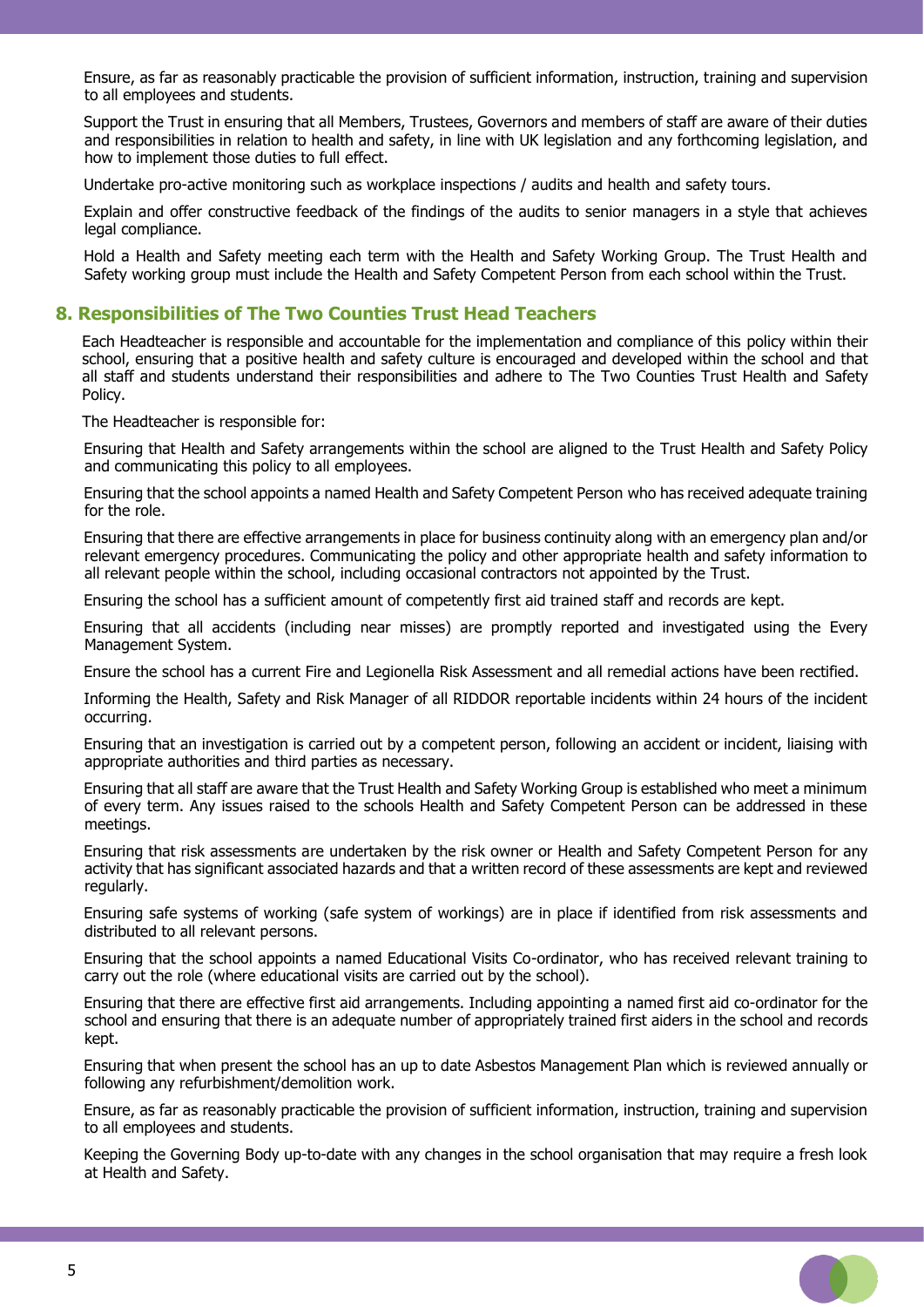## **9. Senior Leadership Team and those with Management responsibilities including Health and Safety Competent Person**

Although the Headteacher is responsible overall for health and safety in the school, line managers have some specific responsibilities:

 Applying the Trust's Health and Safety policy to their own department or area of work. Developing, publishing and sharing with members of the team, specific Health and Safety procedures including codes of practice for high risk activities within their department such as Science, Design and Technology, PE and Art.

 Maintaining or having access to an up to date library of relevant published health and safety guidance from sources including CLEAPSS and ensure that all staff are aware of and make use of such guidance.

 Ensuring health and safety risk assessments are undertaken and reviewed at least annually for the activities for which they are responsible and that control measures are implemented and shared with all staff.

 Carrying out and recording regular inspections of their areas of responsibility to ensure that equipment, furniture and activities are safe. Reporting any defaults in line with school procedure where required.

 Checking the adequacy of fire precautions and procedures in liaison with the Headteacher. Ensuring that a copy of the Fire Action Notices and assembly point(s) are prominently displayed in all rooms and areas for which they are responsible.

Establishing acceptable housekeeping and safe storage standards, in all areas of their responsibility.

 Ensuring the provision of sufficient information, instruction, training and supervision to enable other employees and students to avoid hazards and contribute positively to their own health and safety.

 Ensuring that all accidents (including near misses) are promptly reported and investigated using the Every Management System.

 Resolving any health and safety or welfare problems members of staff report, informing the Headteacher of any problems to which they cannot achieve a satisfactory solution with the resources available to them.

 Ensuring that where necessary, the appropriate personal protective equipment is available, in good condition and used and that any other identified safety measures in the risk assessment are implemented.

 Ensuring that a School Health and Safety Meeting is held each term attended by representatives from all high-risk areas and inviting any other relevant staff. The Headteacher does not need to be part of this group but any issues should be reported and acted upon within an agreed timescale.

#### **10. Responsibilities of all Employees**

Under the Health and Safety at Work Act etc. 1974 all employees have general health and safety responsibilities. Staff must be aware that they are obliged to take care of their own health and safety whilst at work along with that of others who may be affected by their actions.

All employees have a responsibility to:

Comply with the Trust's Health and Safety Policy and departmental health and safety policies.

 Report all accidents, incidents and near misses through the Every Management System that have led or may lead to illness, harm or damage.

Understand and use the school health and safety management and reporting system.

 Report all defects in condition of premises or equipment and any health and safety concerns immediately to their line manager and or the Every Management System.

 Observe all Health and Safety rules and procedures set out by the school and use all health and safety equipment provided.

Exercise good standards of housekeeping and cleanliness.

Report immediately to their line manager any shortcomings in the school's arrangements for health and safety.

Co-operate with the schools' leadership and management on all matters relating to health and safety.

 Inform the schools management if something happens that might affect their ability to work safely, e.g. suffering an injury, taking prescribed medication, or becoming pregnant.

Ensure that they only use equipment or machinery that they are competent / have been trained to use.

Make use of all necessary control measures and personal protective equipment provided for safety or health reasons.

- 0

Take reasonable precautions in safeguarding themselves and others.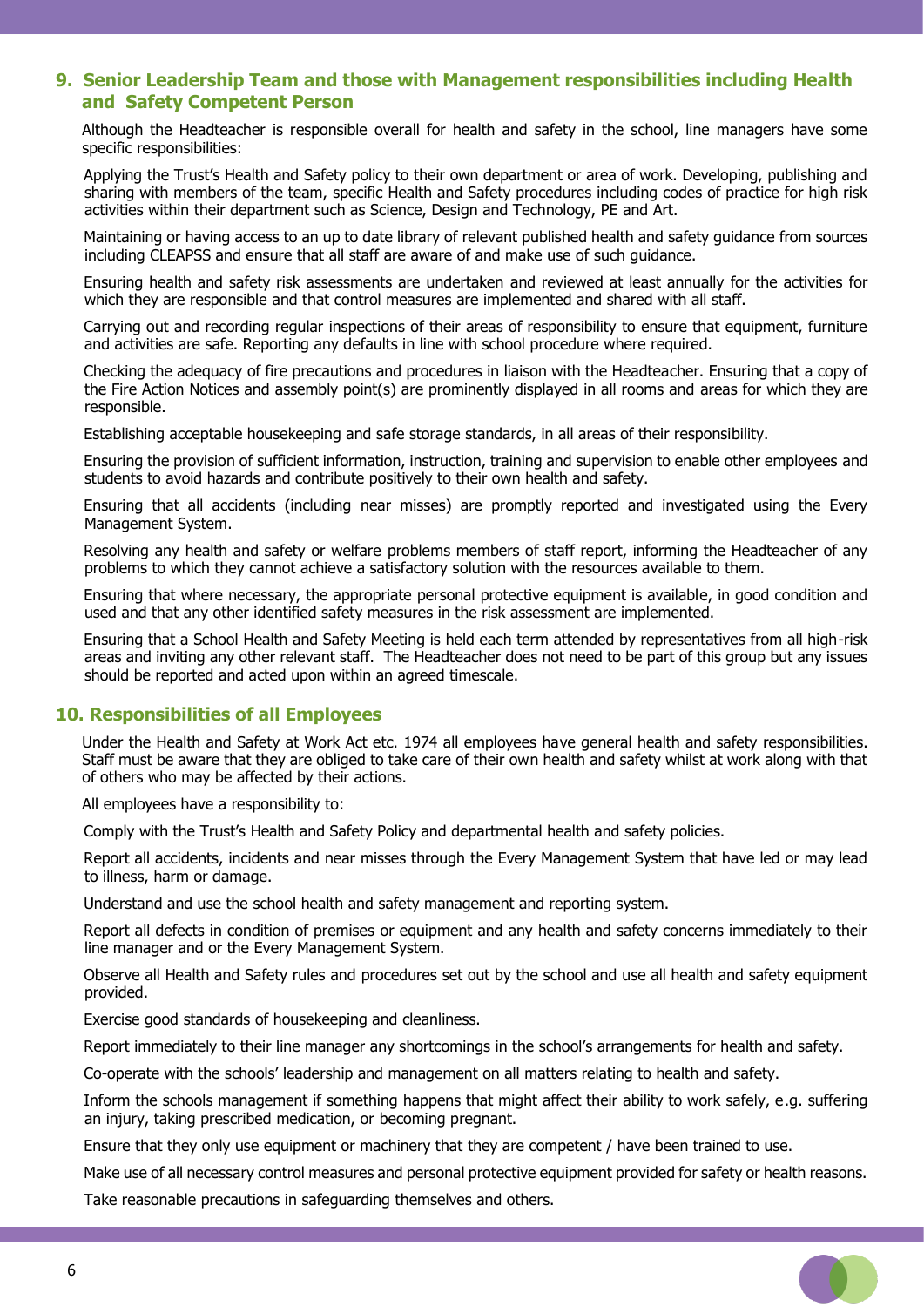Report any concerns they may have about the health, safety and welfare of any student in their charge in line with the school's 'Safeguarding Students' procedures.

Ensure that students' behaviour is regulated in accordance with the school's Student Behaviour policy.

 Ensure that no person uses a prescribed dangerous machine unless fully instructed in the dangers and precautions to be observed and have either received sufficient training in work at the machine or are being supervised by someone with a thorough working knowledge of the machine.

 Ensure that no student is allowed to dismantle or clean a prescribed dangerous machine unless under appropriate expert supervision.

 Ensure that they are familiar with fire drills, fire alarm systems, means of escape and evacuation procedures. (Staff should ensure that there is a fire drill notice clearly visible in the rooms in which they work).

All relevant staff will be trained to use the Every Management System.

## **11. Responsibilities of Students and Parents**

Students play a part in overall Health and Safety and welfare of the school and will be encouraged to discuss Health and Safety issues at and Student Council meetings, and raise any concerns, which will be reported to the Health, Safety and Risk Manager.

To maintain safety and well-being, at all times, students are expected to:

 Exercise personal responsibility for the health and safety of themselves and others, to observe standards of behaviour and dress consistent with the safety and/or hygiene and to observe all the health and safety rules of the Trust and in particular, the instructions of staff given in an emergency.

 Use and not wilfully misuse, neglect or interfere with facilities or equipment provided for theirs and others health and safety.

 Refrain from using anything which may harm any other person or themselves, including not using equipment on which they have not been trained.

 Be held accountable for any damage caused as a result of inappropriate behaviour; equally the school does not accept responsibility for any loss arising from such incidents.

 Report any issues to the person leading the activity in which they are participating or at the earliest opportunity to their form tutor.

Parents may also be consulted on issues that they may be expected to have views and concerns on (e.g. security; safeguarding of students; road safety). The Head Teacher may determine the amount and manner of the consultation and will report the decision to the Local Governing Body.

It is the responsibility of the Headteacher of each school to ensure this is communicated to parents and students with suitable regularity.

#### **12. First Aid**

The First Aid Coordinator will be responsible for:

Ensuring there is a sufficient amount of suitably first aid trained staff in the school and training records are kept.

 Ensuring there is a sufficient amount of first aid boxes in key locations that are kept well stocked and supplies are not out of date.

 Maintaining school and student records of first aid support given to staff and students. Administration of medication, Personal Health Plans, consent forms and medication retained, and keeping it up to date at all times.

 Checking that all medication held on the school site is stored and labelled appropriately and is within its use by date.

## **13. Appointed Educational Visits Co-ordinator (EVC) (where Educational visits are carried out)**

The Educational Visits Coordinator's responsibilities are to:

 Co-ordinate educational off-site visits and ensure that effective health and safety management arrangements are in place for students, staff and volunteers.

Ensure that all visits are led by a trained and competent Visit Leader.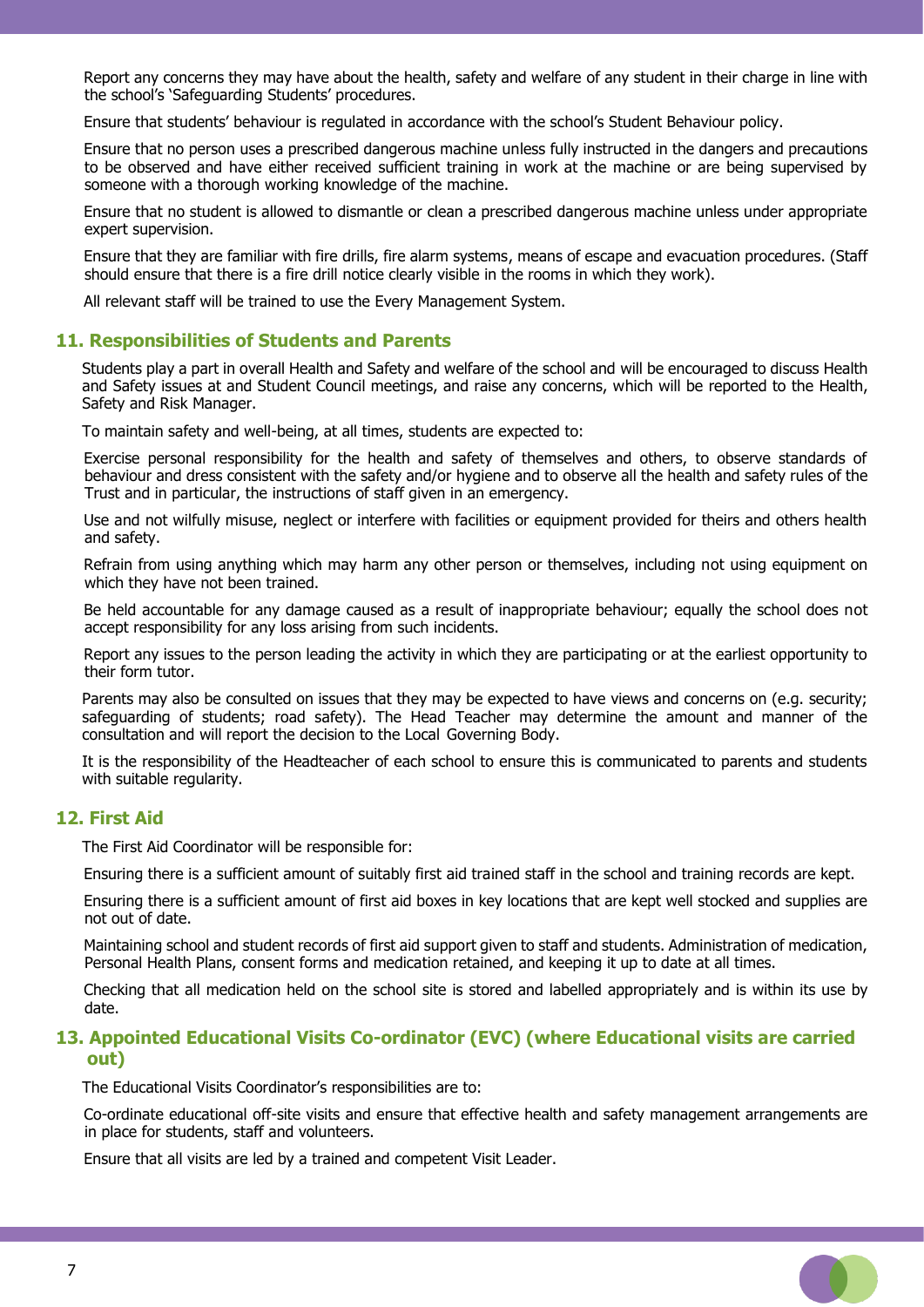Ensure that all visits are submitted to the Evolve system for assessment and approval within the allocated times scales relevant to the type of visit.

 Ensure that suitable risk assessments have been recorded for the activity and suitable and sufficient actions and procedures have been implemented.

Ensure that advice from the inclusion lead is sought if applicable for individual students.

 Communicate all relevant information and arrangements to providers of off-site visits, staff, students and parents / carers of students to ensure that the key learning objectives of the visit can safely be achieved.

#### **14. Competent Health and Safety Advisor**

The Two Counties Trust will seek competent Health and Safety advice to assist in discharging its Health and Safety responsibilities if the need arises.

#### **15. Responsibilities of Visitors, Volunteers, Hirers or Contractors**

Visitors are required to observe the safety rules of the school and will be informed of relevant regulations as and when necessary by an appropriate member of staff.

Consult the Trust Terms Lettings Policy for the Hiring of School Premises and Grounds. The Hiring of School Premises and Grounds Procedure covers procedures for fire evacuation and security arrangements and the requirements relating to accident, assault and near-miss reporting requirements and the provision of first aid.

Persons/organisations hiring the site must agree to:

Co-operate and co-ordinate with The Two Counties Trust on health and safety matters.

 Agree to The Two Counties Trust Terms and Conditions for the Hiring of School Premises and Grounds in relation to health and safety arrangements.

 Provide information relating to any additional risks or procedures which will be new or unusual to those of The Two Counties Trust that may arise from their activities.

The Trust will ensure that:

The premises are in a safe condition for the purpose of use.

 Health and safety arrangements are detailed in the lettings policy and that these are fully explained and communicated.

Adequate arrangements for emergency evacuation are in place and communicated.

#### **16. Staff Safety Representative**

Trade Union representatives or Staff Health and Safety Representatives have the right to:

Investigate potential hazards and to examine the causes of accidents in the workplace.

 Investigate complaints by any employee they represent relating to that employee's health and safety or welfare at work.

 Make representations to the Headteacher and the Trust's Health and Safety Manager, as appropriate, on general matters affecting the health, safety and welfare of employees.

Carry out workplace health, safety and welfare inspections.

Participate in the work of the School Health and Safety Working Group.

Receive paid time off to carry out their functions and to receive health and safety training.

None of the above functions given to a health and safety representative impose any legal duty or liability whatsoever on that person. A safety representative is in no way obliged to carry out any or all of the above functions.

### **17.Trade Union Safety Representatives**

Trade Union Safety Representatives are fully consulted on matters affecting the health and safety of employees they represent, in compliance with the Safety Representatives and Safety Committees Regulations 1977. Formal consultation with Trades Unions on health and safety takes place through the health and safety committee.

**These arrangements are specific to each school and will help to ensure that the aims and objectives of The Two Counties Trust's Health and Safety Policy are implemented.**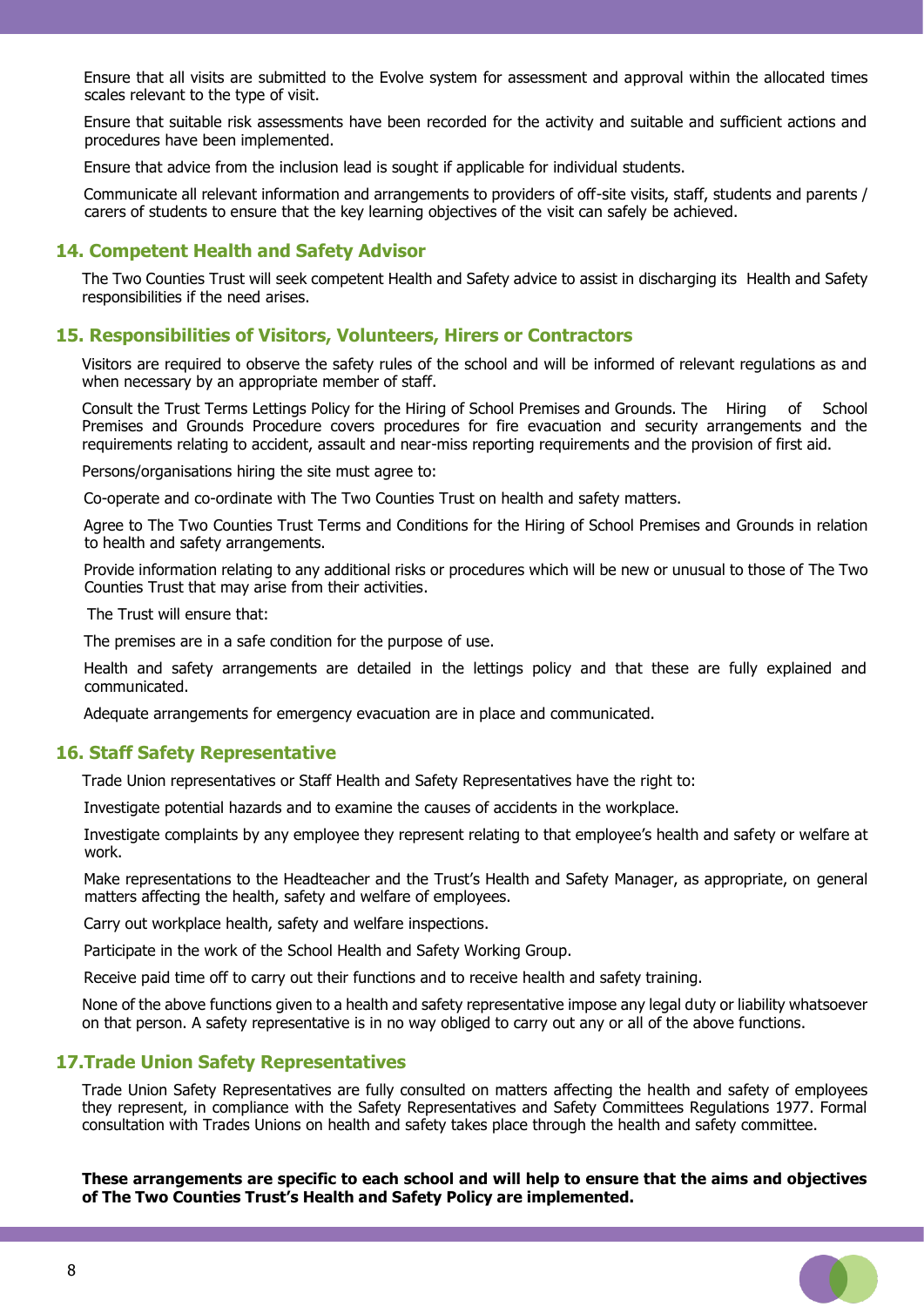## **18. Health and Safety Poster**

The Health and Safety Information for Employees Regulations requires the school to display an approved HSE Health and Safety Law poster. The poster is displayed in reception, staff rooms and various other key locations.

## **19. Accident Reporting, Recording and Investigation**

 All accidents, incidents and near misses must be reported via the Every Management System or to the Health and Safety Competent Person who is responsible for accident and incident reporting.

 Any accidents which are reportable under the Reporting of Injuries Diseases and Dangerous Occurrences Regulations (RIDDOR) will be actioned by the Health and Safety Competent Person who will also inform the Trust's Health and Safety Manager.

 Fatal or major injuries must be reported immediately to the Headteacher, Chief Executive Officer of the Trust and the Trust's Health and Safety Manager.

 Details of all accidents, incidents and near misses will be brought to the attention of the school's health and safety committee, where they are discussed and trends can be identified. If required, measures to prevent reoccurrence will be implemented.

#### **20. Active Monitoring Systems**

Active monitoring provides essential feedback on performance before an accident, incident or ill health. It involves checking compliance with performance standards and the achievement of specific objectives. Its primary purpose it to measure success and reinforce positive achievement by recognising good work.

The forms that these systems take at the Trust are:

 The periodic examination of documents to check standards are complied with, e.g. reviewing risk assessments, safe system of workings, training records, induction records.

 The systematic inspection of premises, plant and equipment to ensure the continued effective operation of hardware controls aided by the use of the Every Management System, checked periodically by the Health, Safety and Risk Manager.

 Environmental monitoring and health surveillance to check the effectiveness of health control measures periodically by the Site Manager and Health, Safety and Risk Manager.

 Safety tours carried out periodically by Site Managers and Health, Safety and Risk Manager. Local Governing Bodies may request access to the reports for information purposes.

Audits - Health and Safety Audits, Fire Risk Assessments carried out annually by relevant competent person.

#### **21. Asbestos**

Please refer to the school's Asbestos Management Plan for further advice and guidance. A copy of this must be held by the school's Site Manager as well as the Premises and Estates Manager.

## **22. Bodily Fluids & Clinical Waste**

All staff notify the site team of any spillages or accidents. The site team will use spill kits to clean these up and disposes of the waste in conjunction with the proper procedures.

## **23. Contractors and Visitors**

All visitors and contractors must report to the school reception. They will be signed in and be given an identity/visitors badge. On leaving the site they will be required to sign out at reception. Contractors must inform the Site Manager of the work/actions that have been carried out and any further work that is required.

Trust contractors appointed through the Trust Premises and Estates Manager will have been made aware of the Trust's health and safety policy by the Premises and Estates Manager. Occasional ad hoc contractors must be made aware of key health and safety issues on arrival at the site, relevant to the work they are doing.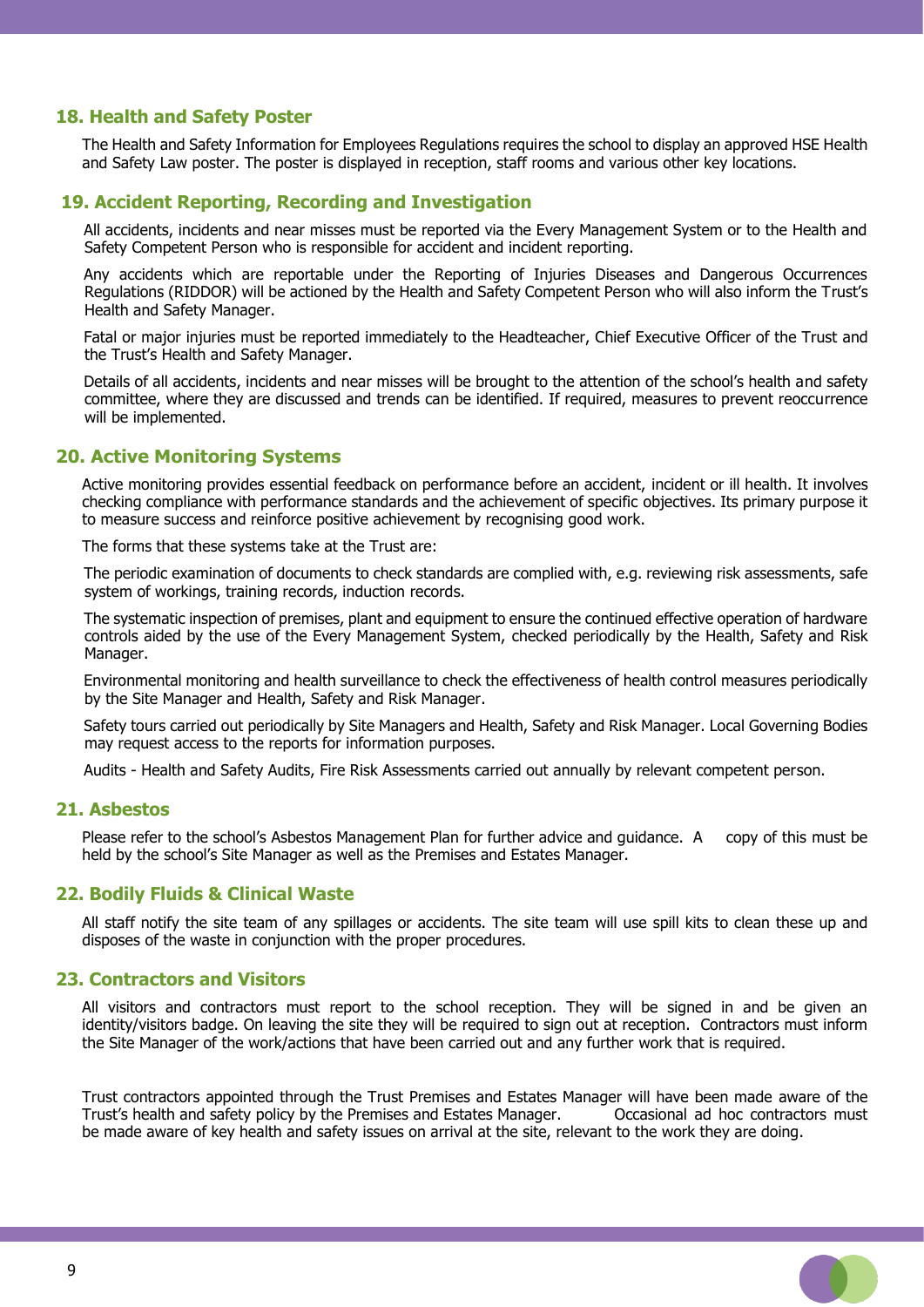Before any work commences, the school will ensure that all relevant staff has been informed of the works being carried out and the areas that are likely to be affected, as well as the duration and timing of the works. The contractor will be appropriately supervised by school staff whilst on site. The emphasis must be to stop any unsafe activity until the school are satisfied with the health and safety practices or procedures. DBS checks for all regular contractors will be held on the school's single central record.

# **24. Catering**

The Catering manager is responsible for the safe operation of the catering facilities. They must:

Be familiar with the Trust's Health and Safety Policies.

Prepare risk assessments for all catering activities.

Ensure that all kitchen staff are instructed and informed to work in accordance with these documents.

Inform the Headteacher or Site Manager of any potential hazards or defects.

Be familiar with the current Food Safety legislation and the implications so far as the school is concerned.

School staff must not use the catering facilities and equipment without the prior agreement of the Catering Manager.

# **25. Cleaning**

Companies listed in Appendix 1 is responsible for ensuring the safe routine cleaning of the school premises. They must:

Be familiar with the Trust's Health and Safety Policies.

Prepare risk assessments for all cleaning activities.

Prepare safe system of workings for all cleaning activities.

Prepare COSHH assessments for all cleaning activities.

# **26. Compliance**

The school's compliance arrangements are managed by the Health, Safety and Risk Manager.

# **27. Confined Spaces**

Working in confined spaces is strictly prohibited to all Trust employees. If work of this nature is required external specialist contractors will be arranged via the Trust Premises and Estates Manager.

# **28. COSHH (Control of Substances Hazardous to Health)**

An inventory of all hazardous substances used on site must be held by the Site Manager and reviewed regularly.

All regularly used products will have a COSHH assessment and a material safety data sheets (MSDS).

 The arrangements for the delivery of hazardous substances to schools will be managed by the Health, Safety and Risk Manager and/or the site team.

 Any new products that are brought into schools that have a hazard warning symbol and there is a 'significant' risk of harm from the product in its use, miss-use, quantities or storage, will require a risk assessment to be undertaken.

 COSHH risk assessment forms are available from the Head of Department, Health and Safety Competent Person or the Health, Safety and Risk Manager.

All schools will maintain a record of hazardous substances used by the cleaning contractor and other contractors.

Any decanted substances should clearly display the product name, information, dilution rates and safety information.

 The Science, Design & Technology and Art departments must have their own departmental procedures and arrangements for the storage, use, handling and production of hazardous substances. Reference should be made in Science, D&T and, Art Health and Safety Policies.

## **29. Defect Reporting Procedures**

 All staff have a responsibility for their own and others health and safety and are therefore responsible for ensuring that any defective, damaged, poorly maintained or untested equipment is reported. Defects should be reported via the Every Management System.

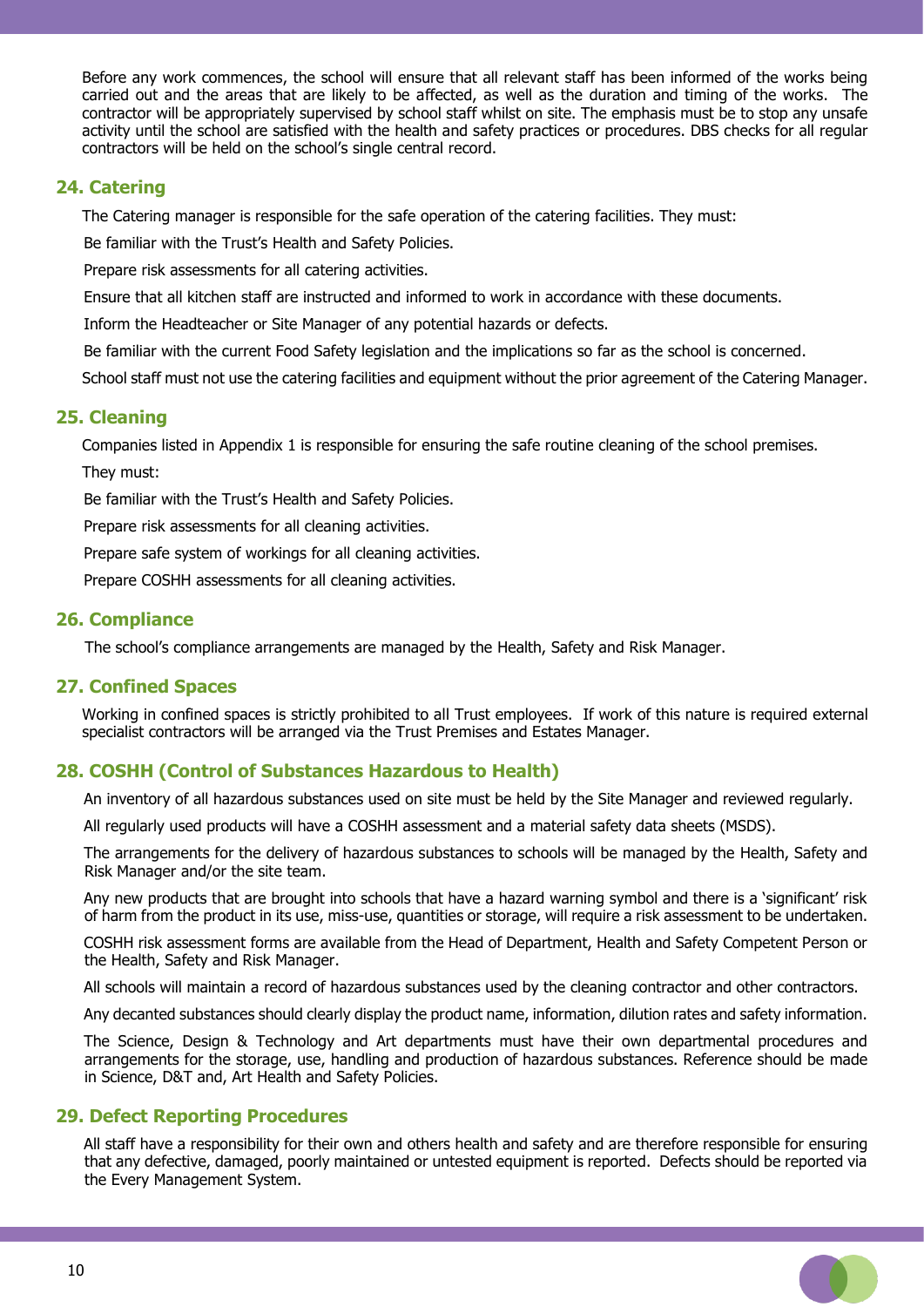Any faulty equipment must be taken out of use and if appropriate labelled 'Do not use'. Information about the faulty equipment should be brought to the attention of the appropriate Line Manager, so it can be logged, actioned and monitored.

## **30. Display Energy Certificates**

A Display Energy Certificate is a legal requirement under the Energy Performance of Buildings Directive for all public buildings over 250m<sup>2</sup>. For buildings between 250m<sup>2</sup> and  $999m<sup>2</sup>$  DECs are valid for 10 years, for buildings over 1,000m<sup>2</sup> DECs are required to be renewed annually.

The Trust will ensure that all buildings that meet the requirements will display a relevant certificate that is in date.

## **31. Display Screen Equipment (DSE)**

The Trust has a duty to undertake risk assessments of the workstations of staff that habitually use a computer. A 'user' is defined as a member of staff who habitually uses display screen equipment daily as a significant part of their normal work.

Please refer to the Display Screen Equipment policy for further advice and guidance.

#### **32. Educational Visits**

All schools have a named Educational Visits Co-ordinator (EVC) who will ensure that:

 Activities will be led by appropriate Visit Leaders who will take responsibility for ensuring that where necessary presite visits are made and they will complete the necessary Risk Assessments before departing.

Staff to pupil ratios are assessed and are adequate for the trip.

 Plans for Category C trips (residential and higher risk activity), including risk assessments, are independently checked by the Trust's appointed contractor the 'Evolve' system.

All visits must be authorised by the Headteacher in the timescales recommended by Evolve.

All volunteers and staff will be DBS checked.

Group Leaders will be responsible for ensuring:

Staff are fully briefed.

Parents and carers receive relevant information about the visit.

Advice from the school's inclusion lead is sought if applicable for individual students.

 Volunteers on any off-site visits will be provided with a briefing of their roles, safeguarding issues and be provided with relevant information including risk assessments.

Please refer to the Educational Visits Policy for further guidance.

#### **33. E-Safety**

Please refer to the E-Safety Policy.

### **34. Electrical Equipment (Fixed and Portable)**

Any electrical faults should be reported immediately to the site team who will resolve them.

Any faulty fittings (e.g. cracked sockets etc) should be isolated until repaired.

Portable appliance testing (PAT) is arranged by the Site Manager annually.

Staff must not bring electrical items in from home.

The periodic inspection of fixed electrical installations is arranged by the Trust Premises and Estates Manager.

 Where it is necessary to use an electrical extension lead this must be only as a temporary measure. Extension leads should be fully unwound.

 Third parties hiring school facilities must provide evidence that any electrical equipment brought on to school premises has passed a PAT test within the last year.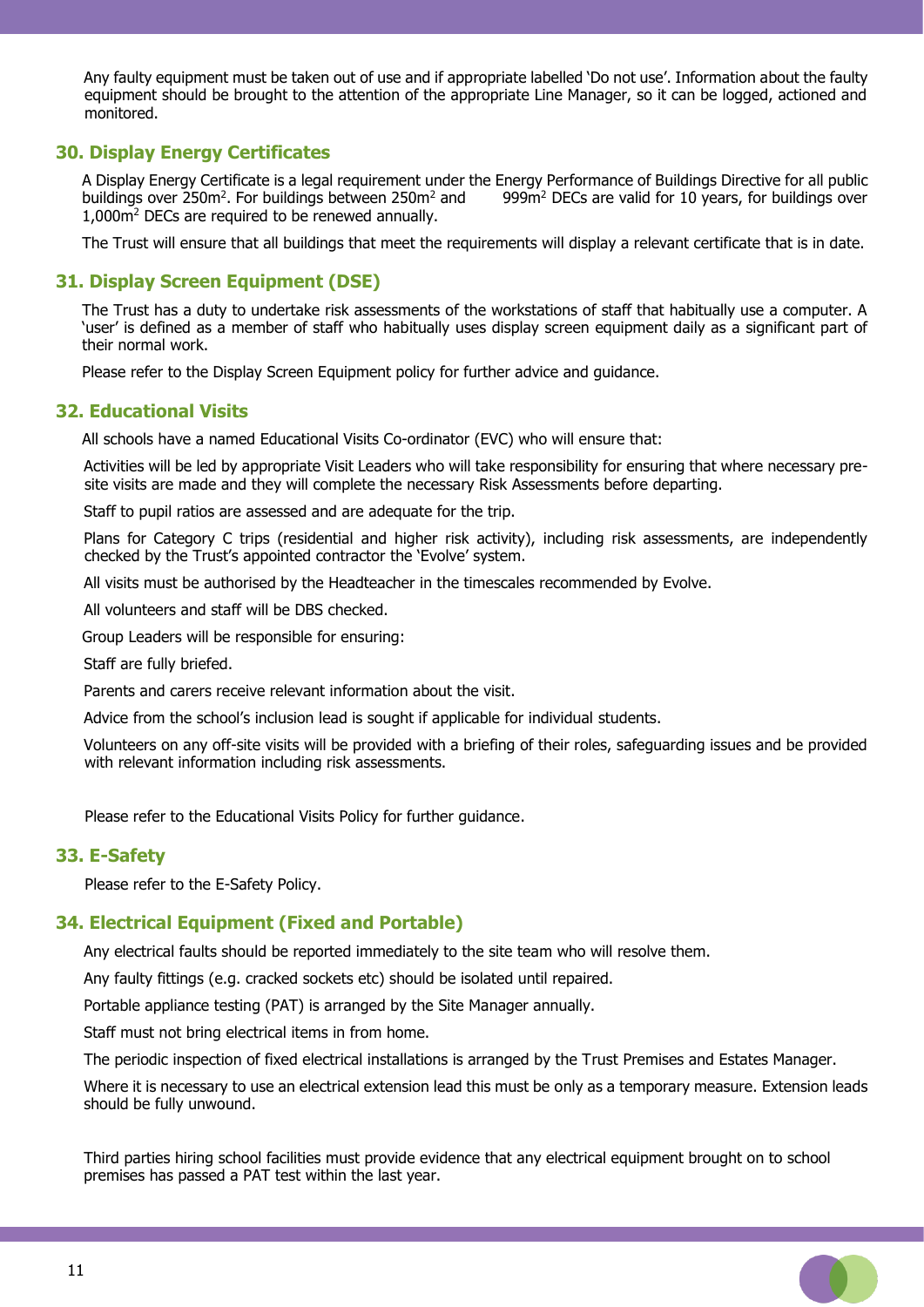# **35. Fire and Emergency Procedures**

 All fire appliances and installed fire safety systems will be checked in line with recognised best practice and British Standards by specialist personnel. Responsibility for arranging the checks and maintenance is the Site Manager. Fire alarms will be tested on a weekly basis using a different call point each time on each panel, the results will be recorded. This is the responsibility of the school's Site Manager.

 All sprinkler systems, automatic dorguards, fire doors, emergency exits and routes will be checked weekly, the results will be recorded. This is the responsibility of the school's Site Manager.

 Portable firefighting equipment and emergency lighting will be visually checked on a monthly basis and the results should be recorded. This is the responsibility of the school's Site Manager.

Annual serving of all firefighting equipment will be carried out by a competent contractor.

 Fire Drills will be held a minimum of three times per year. A record must be kept of each drill to include evacuation time, observations and follow up required, which must be reported to the Health & Safety Committee. This is the responsibility of the school's Site Manager.

Clear instructions must be issued to staff regarding the nearest fire call point, fire extinguisher, the means of escape and assembly points during fire drills. These instructions must be issued on the first day of employment as part of the induction process.

Fire Marshall training will be provided to all identified persons.

Fire risk assessments will be carried out with a combination of competent advice and assistance from a competent advisor. A review of the fire risk assessment will be completed at least annually or if/when things change that may affect the original assessment. A copy of the Fire Risk Assessment is kept by the Health, Safety and Risk Manager.

An Emergency Evacuation Procedure is in place which identifies actions to be taken in the event of various emergencies including fire, intruders(lockdown), terrorism and bomb threat, outbreak of legionella, disturbance of asbestos, missing children, flooding, major gas leak and medical emergencies.

# **36. First Aid**

This is covered in the Organisation and Responsibilities of this policy.

## **37.Glass**

All replacement glass must comply with the current regulations and all low-level glass and glass adjacent to doors must be of laminated safety quality.

## **38. Hand Arm Vibration**

Hand-arm vibration (HAV) can be caused by operating hand-held power tools, such as road breakers, and handguided equipment, such as powered lawnmowers, or by holding materials being processed by hand-fed machines, such as pedestal grinders. Occasional exposure is unlikely to cause ill health.

Heads of Departments must assess the vibration risk to their staff to identify if there is a problem and put in place appropriate control measures to counter the risks by:

 Identify hazardous machines, tools and processes, especially those which cause tingling or numbness in the hands after a few minutes use.

 If possible, doing the job another way without using high-vibration equipment, e.g. rotary hammers, powered pedestrian-controlled mowers, hand-fed forging hammers etc.

 Asking about likely vibration levels for the way you use equipment before deciding on which new tool or machine to buy or hire.

Providing suitable tools designed to cut down vibration.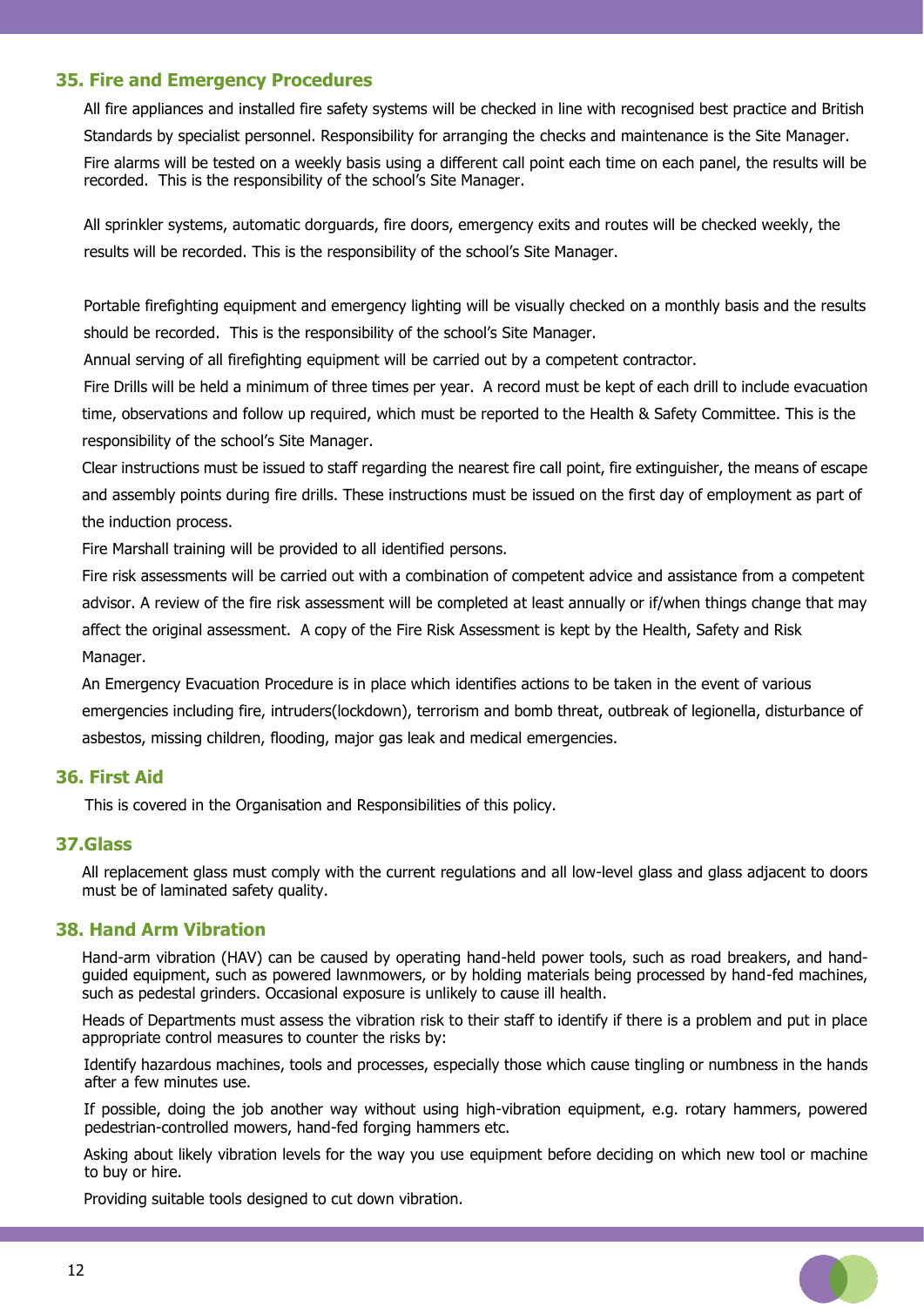Making sure staff use the right tool for the job and are trained to use it correctly.

 Making sure machines (including tools) are maintained as recommended by the manufacturer to prevent vibration increasing – check their sharpness, the condition of abrasive wheels, and anti-vibration mounts etc. where fitted.

Checking whether the job can be altered to reduce the grip or pressure needed.

## **39. Health and Safety Committee Meetings**

The Health, Safety and Risk Manager will hold a Health and Safety Committee meeting each term where representatives from each school will discuss all the separate areas and systems of health and safety management and any improvements required.

The Health & Safety Committee must include the Health and Safety Competent Person from each school. The group can create its own terms of reference but the agenda should include:

 Accidents noted since the last meeting, what type of accident, who sustained the accident (staff/student/visitor/service user) how many accidents in total and are there any trends.

Statutory compliance testing requirements.

Building works/modifications planned.

Review of action plan following audits/site inspections.

Risk assessment progress and review.

Training needs.

First Aid provision/qualifications etc.

Review of processes for risk assessing and authorising educational visits.

Inspection findings and required actions.

Consider the efficiency of emergency procedures in the school.

Consider any items raised by staff members.

## **40. Health and Safety Training**

Health and safety training is managed by the school's Health and Safety Competent Person.

The Trust recognises that while many people will already be aware of risks around their school, effective training will always help reinforce a positive health and safety culture. The Trust will provide opportunities for all employees to have access to the information, instruction, supervision, and training required to enable them instruction, supervision, and training required to enable them to discharge their responsibilities safely and work in a safe environment. Further advice can be obtained from the Health, Safety and Risk Manager.

## **41. Infectious Diseases**

The Health Protection Agency poster on guidance on infection control in schools and other childcare issues is located in each building.

#### **42. Legionnaires Disease**

All reasonable actions will be taken to identify potential Legionella hazards and to prevent or minimise the risk of exposure.

The school will:

Carry out a Legionella Risk Assessment every two years, addressing any recommendations.

Prepare a written plan for preventing and controlling the risk of Legionella.

Implement and manage the plan.

Keep records for a minimum of five years.

The Site Manager has responsibility for monitoring and ensuring the systems are being correctly operated.

To achieve control of Legionella bacteria in the hot and cold water storage and distribution system the school will implement the following: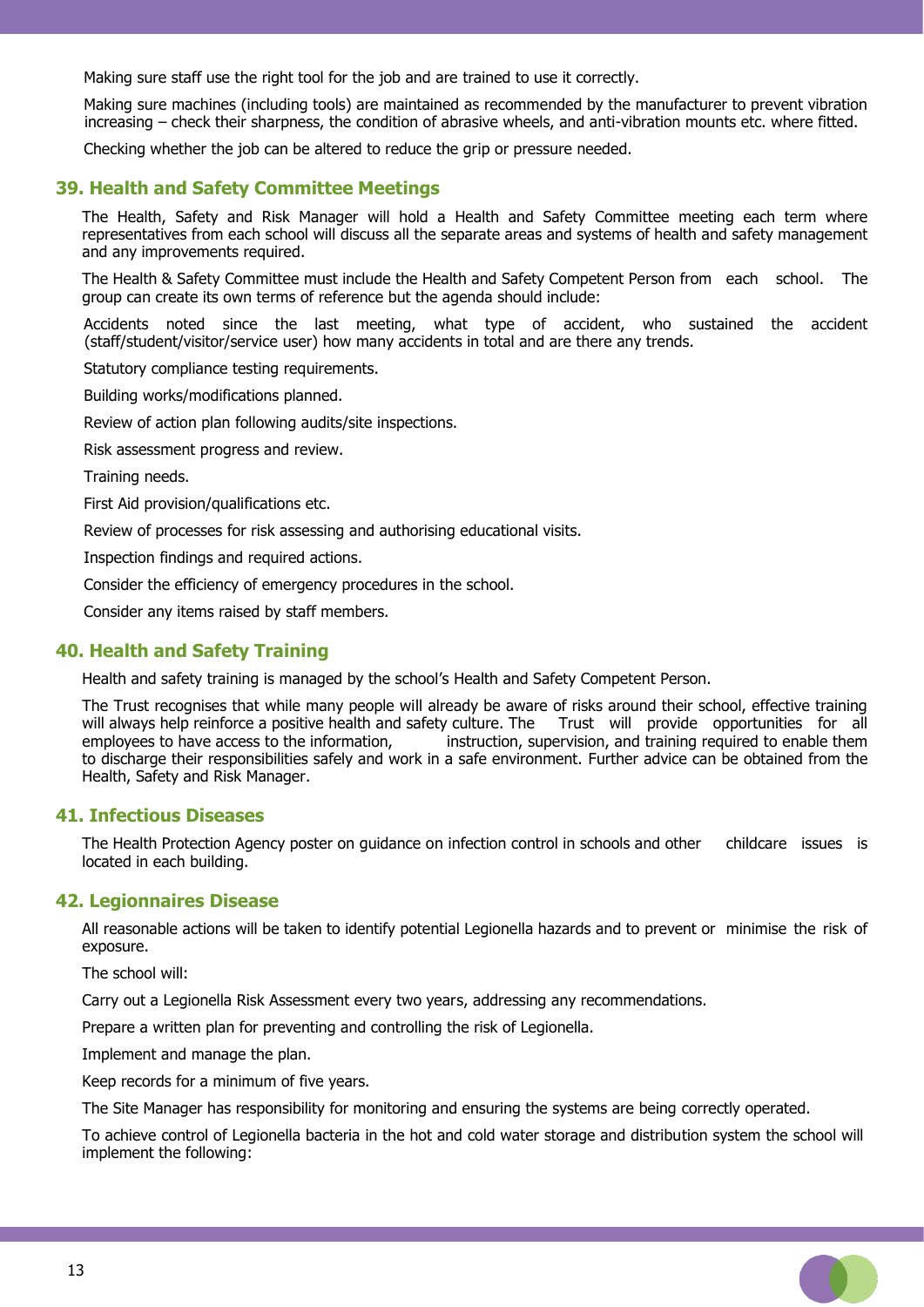As far as practicable, water systems will be operated at temperatures that do not favour the growth of Legionella. The recommended temperature for hot water is 60 C for storage, and either above 50 C or below 20 C for distribution as care must be taken to protect people from exposure to very hot water.

Corrosion, scale deposition and build-up of bio films and sediments will be controlled. Tanks will be de-scaled.

 Monthly temperature checks of water outlets will be taken and recorded to ensure temperature controls to prevent the growth of bacteria.

Shower heads will be disinfected periodically to remove any scale and bacteria.

Establish emergency procedures are in place for an outbreak of Legionella bacteria.

Provide relevant training to all persons responsible for the day to day management of the water systems.

## **43. Lettings**

Conditions for lettings must be set out on the Letting Form which must be completed accordingly.

Details of the school's emergency contact details are provided to the hirer. Emergency procedures and arrangements must in place and both parties must be aware of individual responsibility in the event of an emergency.

Hirers' risk assessments may be requested along with copies of insurance certificates.

The hirer must inform the school of any damage, equipment failure or faults with the fabric of the building.

Please refer to the Lettings Policy for further advice and guidance.

## **44. Manual Handling**

Staff must:

Avoid hazardous manual handling operations so far as is reasonably practicable.

Act according to any medical advice e.g. persons with back problems.

All staff whose duties could include manual handling / lifting must be provided with suitable information and training.

Ensure they are physically capable of safely completing a manual handling task.

Use mechanical aids whenever possible and/or undertake team manual handling.

Manual handling risk assessments should be carried out for tasks that may pose a risk of injury to staff. This does not include tasks that are of a low risk, are straightforward or will only take a very short time.

Please refer to the Manual Handling risk assessment and safe system of workings for further advice and guidance.

#### **45. Noise**

Where noise levels are identified at 80dB(A) or higher the Health and Safety Competent Person will:

Conduct an adequate noise risk assessment and review at times of significant change.

Devise a noise reduction action plan.

 Ensure staff and students are provided with adequate and suitable hearing protection and ensure mandatory hearing protection zones are clearly marked.

 Ensure that there is a planned program of maintenance for noise reduction equipment and to ensure that machinery does not become noisier.

## **46. Personal Protective Equipment**

 Personal Protective Equipment (PPE) will be provided free of charge and must be used where is it is identified as a control measure.

When PPE is issued to school staff a signed record of what has been issued to who on what date must be kept.

 The Head of Department is responsible for periodic checking of the equipment and the teachers or responsible adults are responsible for ensuring the equipment is worn by the students when required.

 Students will be provided with information, instruction and supervision when there is a requirement to wear PPE as a control measure.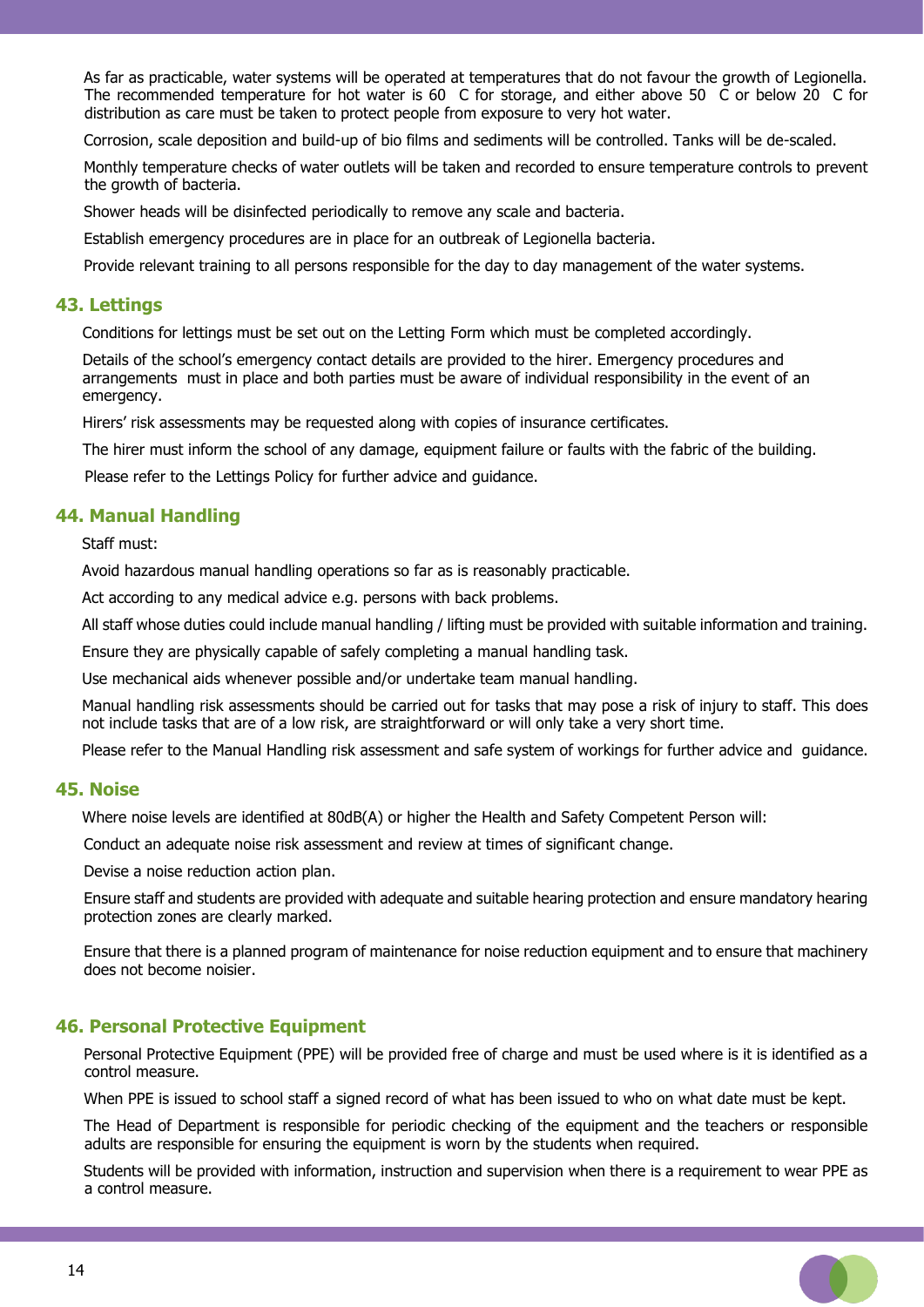# **47. Pest Control**

Each school has a specialist contractor who deals with all aspects of pest control in the school and its grounds.

## **48. Pressurisation Units**

These include steam boilers and associated pipework, pressurised hot-water boilers, air compressors, air receivers and associated pipework, autoclaves, gas storage tanks and chemical reaction vessels.

Any pressure system such as boilers, autoclaves, kitchen equipment etc. operating at greater that 0.5 bar above atmospheric pressure (1.0 bar) will be inspected and maintained every 12 months by an independent competent person and appropriate records kept.

#### **49. Radioactive Sources (where applicable)**

Radiation Protection Officer – Appendix 1.

Radiation Protection Advisor – Angela Howett through CLEAPSS

The member of staff in charge of radioactive sources – Appendix 1.

The Head of Science is responsible for ensuring all records in relation to radioactive sources are maintained.

The CLEAPSS guidance in managing Ionising Radiations and Radioactive sources must be followed.

Working practices involving ionising radiation has been registered with HSE.

#### **50. Risk Assessments**

Risk Assessments are completed for all activities where there is a foreseeable risk of injury or harm occurring.

Risk Assessments are available for staff to view and are stored in location with easy access.

Blank risk assessment forms can be obtained from the Health and Safety Competent Person or the Health, Safety and Risk Manager.

The Headteacher has responsibility to ensure risk assessments are conducted, however this can be delegated to Senior leaders / Heads of Department/Managers/competent persons. All employees should have a copy of the risk assessments relevant to them.

All staff must make themselves aware of the risk assessments applicable to their roles and activities and sign and date to confirm they have read and understood the contents of the risk assessment. They must highlight any requirements for a review, amendments or additions to risk assessments.

Risk assessments will be reviewed regularly. High risk faculties e.g. Science, Art, DT, PE should review their Risk Assessments annually as a minimum.

A specific Risk Assessment for expectant and new mothers will be undertaken.

A specific Risk Assessment for apprentices and young persons will be undertaken.

All educational visits will have recorded risk assessments.

Suitable training and instruction will be provided for all persons involved in the risk assessment process.

All risk assessments will be written in conjunction with the relevant subject guides e.g. CLEAPSS for science and design technology.

## **51. Safeguarding**

The Trust fully recognises its responsibility under section 175 of the Education Act 2002 and Keeping Children Safe in Education to safeguard and promote the welfare of children and to work together with other agencies to ensure there are adequate arrangements within each school to identify, assess, and support children who are suffering harm.

Each school has a Safeguarding Policy which is reviewed annually and has clear protocols for visitors and contractors with procedures in place.

All schools Designated and Deputy Safeguarding leads which are identified in various locations around the school.

All staff will receive safeguarding training on appointment which will be updated on a regular basis every September.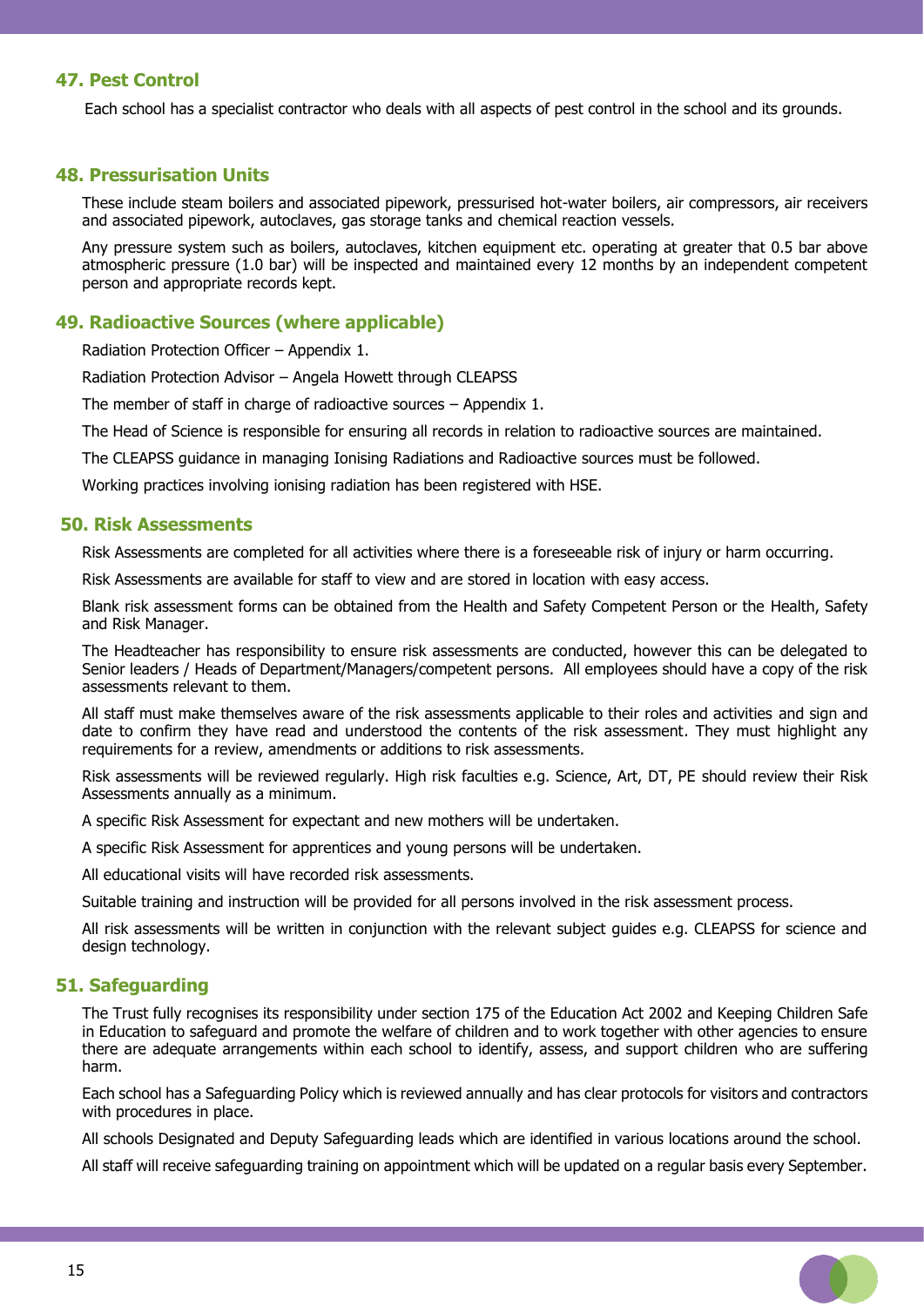All schools have a Single Central Record which covers all staff, Governors, volunteers, frequent visitors, agency workers, contractors and others according to their role and responsibility. The Trust and each School will ensure the Register is accurate up to date and meets statutory requirements.

All volunteers, contractors and agency staff will receive upon their initial visit information and expectations which they must agree to before their work within the school commences.

Please refer to the Safeguarding Policy for further advice and guidance.

## **52. School Transport**

Where staff and authorised volunteers are required to drive the minibus, they are required to undertake relevant training provided by the Health and Safety Competent Person.

Checks are carried out on an annual basis and recorded that drivers hold a current and valid driver's licence.

#### **53. Snow Removal**

The Headteacher will make the decision whether to open the school in the event of adverse weather.

The Site Manager and their team responsible for clearing snow and gritting suitable pathways to allow access to the school site.

Please refer to the Ice and Snow Clearance guidance for further advice.

#### **54. Smoking**

The school is a non-smoking site including the use of E Cigarettes and Vapes.

## **55. Staff Consultation**

The Headteacher, will make arrangements for full and proper consultation with employees on Health and Safety matters.

The Trust will co-ordinate consultation that impacts on staff across the Trust.

#### **56. Stress Management and Mental Health**

The Health and Safety Executive defines stress as the adverse reaction people have to excessive pressure or other types of demands placed on them. Stress is not an illness but sustained over a period of time, it can lead to mental and/or physical illness.

The Trust is committed to identifying, tackling and preventing the causes of work-related stress and to providing appropriate support and consideration to employees who are suffering from stress.

Please refer to the Stress Management Policy which is displayed on the Two Counties Trust website for further advice and guidance.

The Trust is committed to supporting all employees wellbeing which includes Mental Health and will offer support which can be accessed through the Employee Assistance Programme. Further information is available from Human Resources.

#### **57. Swimming Pools (where applicable)**

The Headteacher is responsible for ensuring the swimming pool is:

Only used by authorised persons in accordance with the safe code of practice, with lifesavers and adequate supervision.

Correctly and safely maintained.

Regular inspections are carried out.

Remedial action is taken or if necessary, the pool is taken out of use.

Appropriate records are kept.

#### **58. Training and Induction**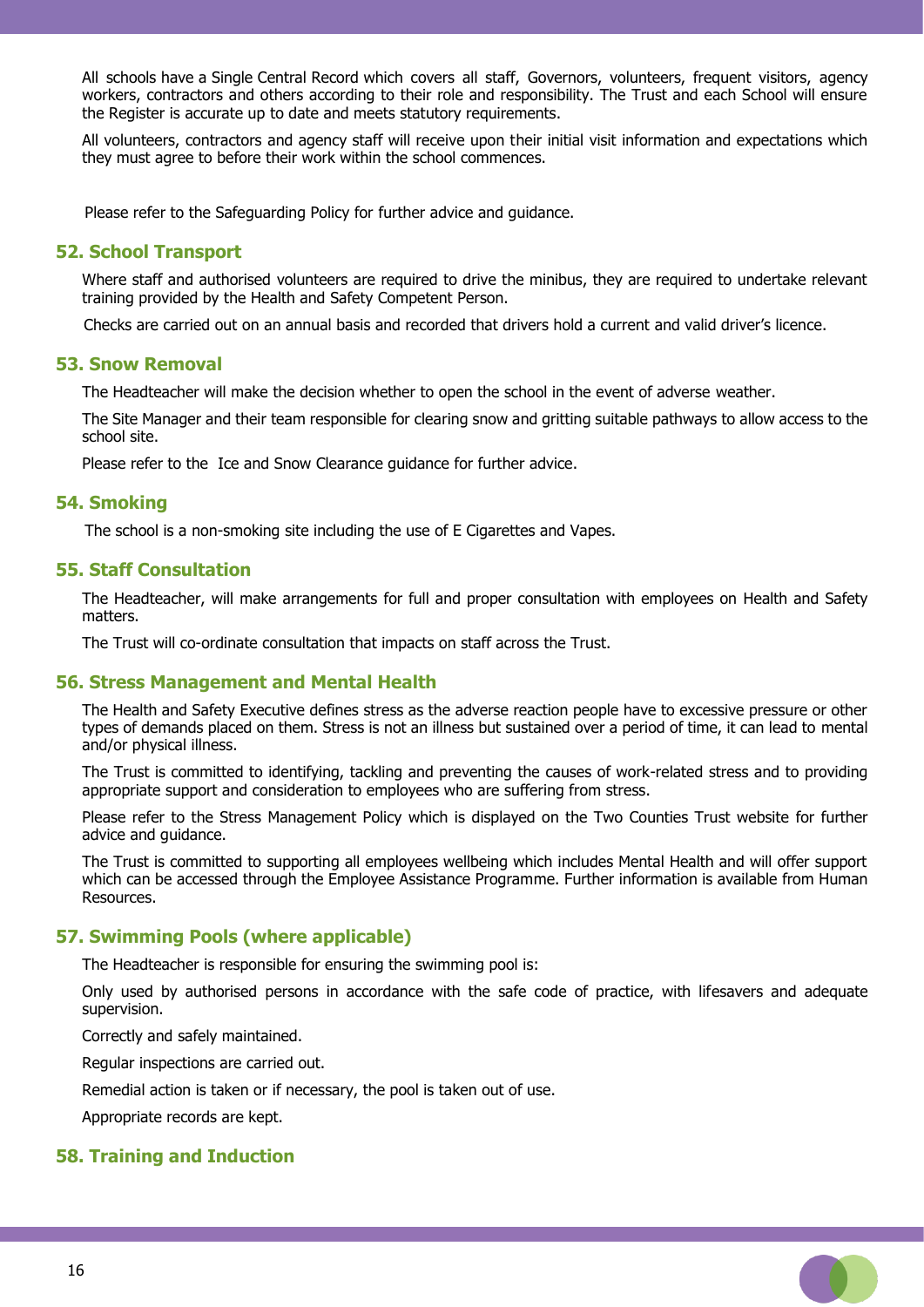The Two Counties Trust will provide opportunities for all employees to have access to the information, instruction, supervision and training required to enable them to perform their duties safely and work in a safe environment.

All employees whether permanent or temporary will undergo Induction training which will include the following health & safety matters:

Emergency Arrangements.

Fire Drills.

Fire Marshal training.

First Aid Arrangements.

Accident reporting.

Good housekeeping.

Codes of safe practice and guidance. (used in Science, DT and PE departments)

Health & safety handbook and school arrangements.

Specific hazards/responsibilities associated with work activities.

Special needs of students including students with disabilities.

Further training needs will be considered when employees transfer or take on new responsibilities or when there is a change in the work equipment or systems of work in use.

The Headteacher will identify with relevant Heads of Department and staff the appropriate Health and Safety training needs.

Staff who feel that they have a need for health & safety training of any kind and feel that they have not been supported by Head of Department or Headteacher should notify the Trust Health and Safety Manager in writing or by email.

Individual schools will maintain records of individual employee training to ensure that training is up to date and appropriate for the duties undertaken.

Where certificates of competence are required for potentially hazardous activities (e.g. woodworking machinery, swimming etc), Heads of Department are responsible for:

Checking the validity of certificates.

Arranging refresher training when necessary.

Keeping the Health, Safety and Risk Manager informed.

The school SENCO will ensure that all staff who work with disabled students receive the appropriate training for the manual handling tasks required and will continue to assess individuals training needs on an ongoing basis.

## **59. Violence to Staff**

Headteachers are responsible for assessing the risks of violence to staff.

Staff must report incidents of violence and aggression to the Headteacher and are asked to complete an incident report form on the Every Management System which will also act as a record of such episodes.

The Trust may refer any incidents of violence or aggression towards staff to their legal advisor.

#### **60. Waste Disposal**

Areas around trade waste compounds/bins should be kept clean and free from accumulations of rubbish and at least 10 meters away from buildings.

 $\Box$ 

Trade waste is collected weekly by the company named in Appendix 1.

Medical/Sanitary Waste is contracted to the company named in Appendix 1.

Disposal of science chemicals is done under CLEAPPS guidance.

## **61. Water Hygiene**

A copy of the Legionella Risk Assessment is held by the Site Manager.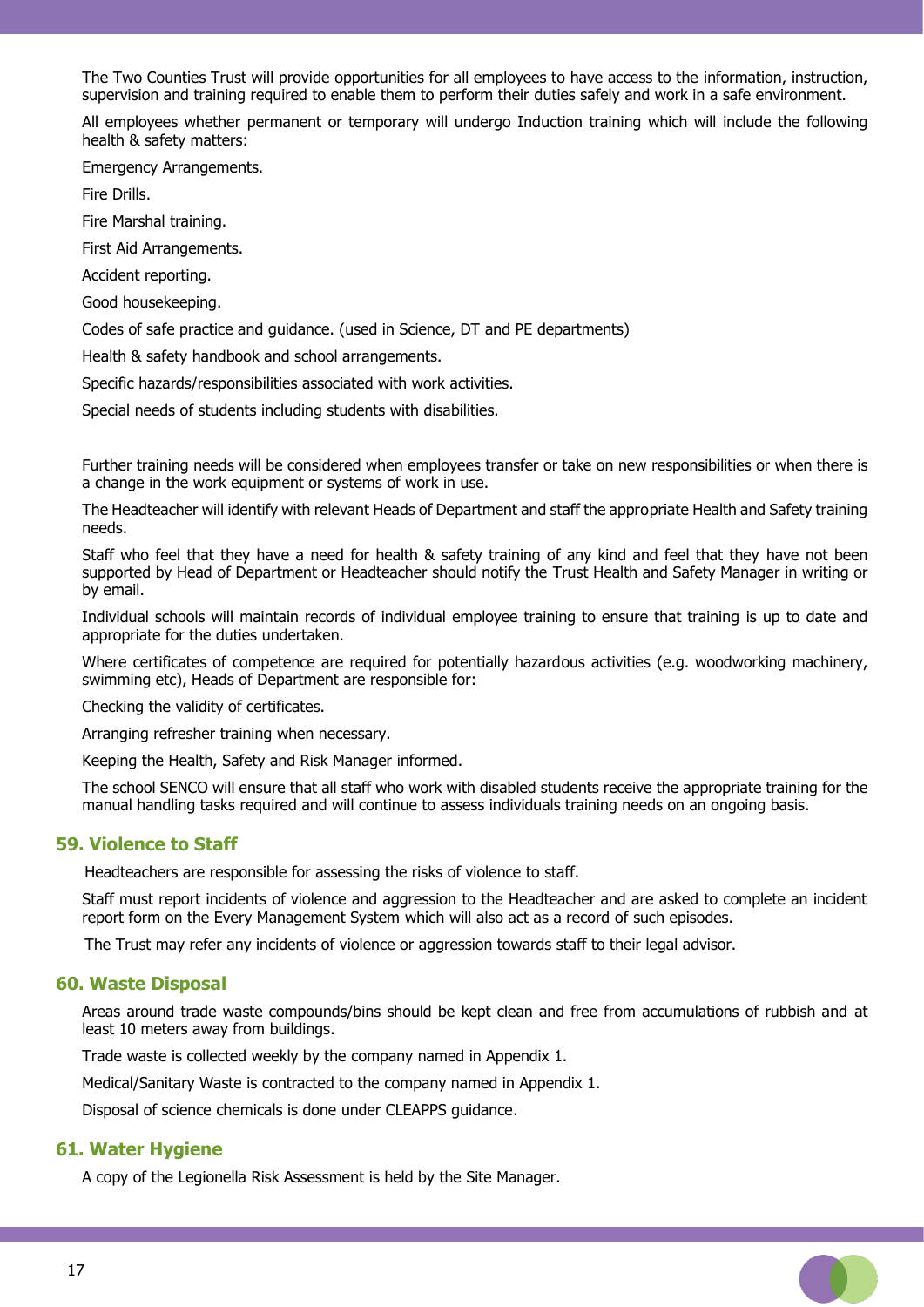All Schools employ an external contractor to carry out the requirements of water testing under L8 guidance.

The site team carries out regular flushing and temperature recording as per legionella risk assessment.

## **62. Working at Height**

Activities which require work at height should be identified and eliminated where possible.

Where it is not possible to eliminate work at height, all reasonable steps should be taken to minimise any risks.

Risk Assessments prior to commencement of any working at height activity will be undertaken and where the risk still remains at a high-level method statements must be devised to ensure safe systems of working. It is the responsibility of the risk owner to ensure this takes place.

Staff should only use the equipment they are trained to use and they should wear the appropriate clothing and footwear.

Students are not permitted to use access equipment.

Information, instruction and supervision will be provided to all staff that may use access equipment for school related activities.

All access equipment must be stored securely when not in use.

Contractors are expected to provide their own equipment and will not be permitted to use the school's equipment.

All high risk working at height will be contracted to external specialist companies via the Trust Premises and Estates Manager.

Please refer to the Working at Height risk assessment and safe system of workings for further advice and guidance.

#### **63. Work Equipment**

All work equipment used on the premises should be fully inspected upon installation.

All work equipment must undergo an annual recorded maintenance and service inspection by a competent person.

Any defects should be reported to the Site Manager / Head of Department.

Employees must not provide their own equipment.

Staff must ensure that they are appropriately trained to use equipment.

Heads of Department are responsible for ensuring a suitable and sufficient risk assessment has been carried out prior to the use of such equipment. Examples of work equipment are site staff power tools, D & T machinery and tools, access equipment, lifting equipment, heavy plant equipment, kiln, etc.

#### **64. Work Experience**

A designated person in each school or an appointed external company will provide guidance on student work experience placement. The nominated person will also carry out the initial placement risk assessment and ensure all suitable and relevant checks are carried out on the work experience provider. Health and safety induction to work experience students and a work placement risk assessment is expected to be undertaken by the placement employer.

## **65. Security**

 All staff and other persons on site will take note of the requirements of the Security policy and adhere to it at all times.

The security arrangements will cover as relevant:

The site.

The buildings.

Control of visitors to the school.

Locks, keys and keyholders.

Out-of-bounds areas.

Dealing with trespassers.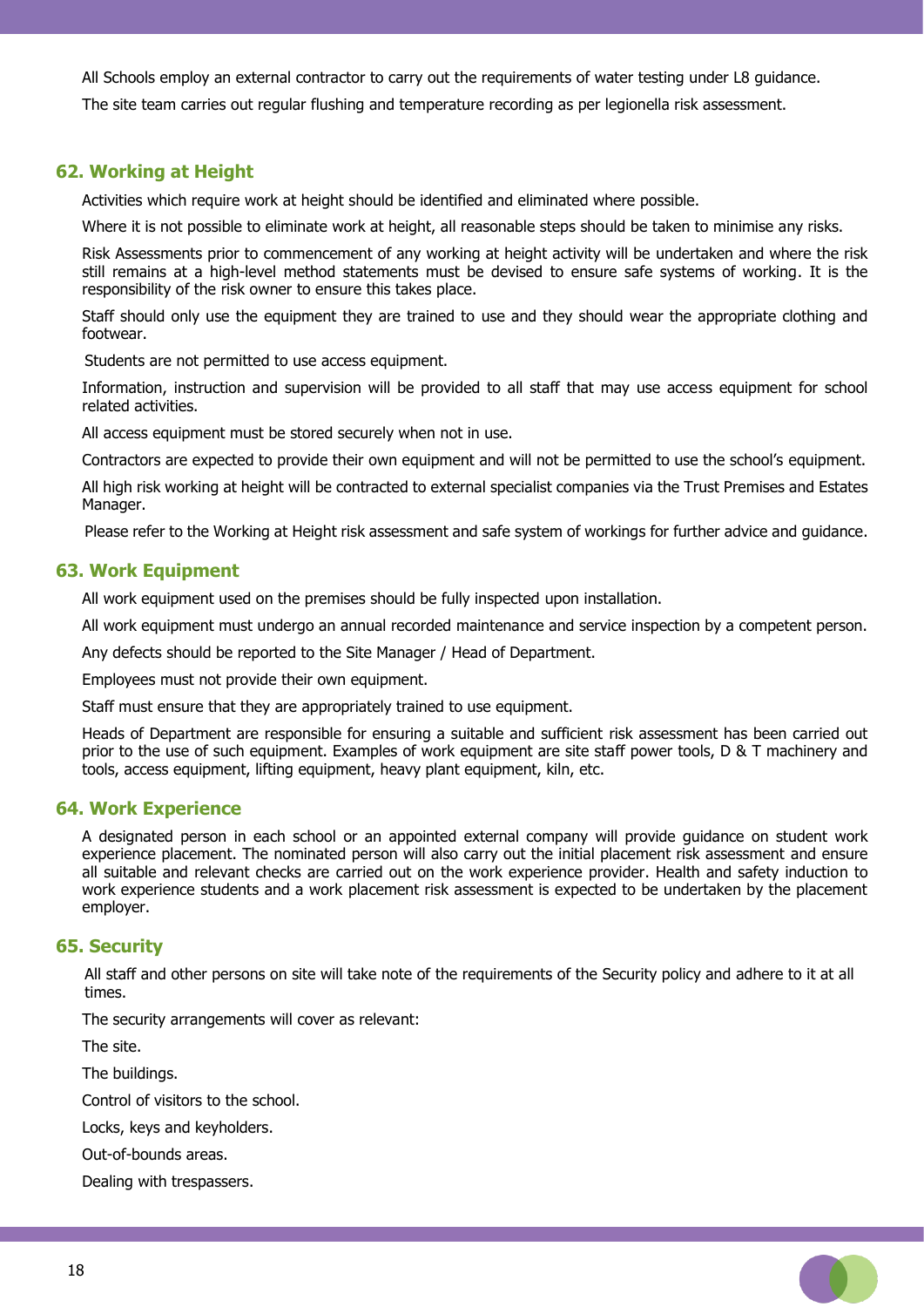Security of staff and student property.

Vehicles and cycles.

Movement around the site and buildings.

Vehicles and pedestrians arriving at the school in the morning and leaving in the afternoon.

Responsibilities for security aspects.

Please refer to the Security Policy for further advice and guidance.

# **66. Site Health and Safety Inspections**

 A programme of Health and Safety Internal Inspections to be conducted by the Health and Safety Competent Person.

A member of the site team will conduct and record a monthly site inspection of all areas.

The Health, Safety and Risk Manager will conduct internal audits.

# **67. Health and Safety Legislation**

The general duties imposed on the Trust and individual schools are defined in various legal requirements. These include, but are not limited to:

#### **Health & Safety at Work Act 1974**

The Health and Safety at Work etc Act 1974, applies to all work activities and requires employers to ensure, so far as is reasonably practicable, the health and safety of:

All employees

All people who work on their site including contractors.

All people who come into contact with work activities, including service users, students, visitors and members of the public.

#### **Management of Health & Safety at Work Regulations 1999**

The Management of Health and Safety at Work Regulations 1999, require employees to carry out risk assessments in order to identify and evaluate hazards, and devise and implement control measures. These Regulations specifically state that where two or more employees share a workplace, whether on a temporary basis or a permanent basis, each employer shall:

Co-operate with other employers.

Take reasonable steps to coordinate between other employers to comply with legal requirements.

Take reasonable steps to inform other employers where there is risk to health and safety.

#### **Construction (Design & Management Regulations) 2015**

The Construction (Design and Management Regulations) 2015, apply to:

New-build construction

Alteration, maintenance and renovation or a structure

Site clearance

Demolition and dismantling of a structure

Temporary works

A project is notifiable to the HSE where the work lasts more than 30 days and it will have more than 20 workers working at the same time at any point in the building project. Or involves more than 500 person days of work regardless of the duration or number of people involved. The HSE must be given notice using an F10 form as soon as possible before the construction phase begins.

19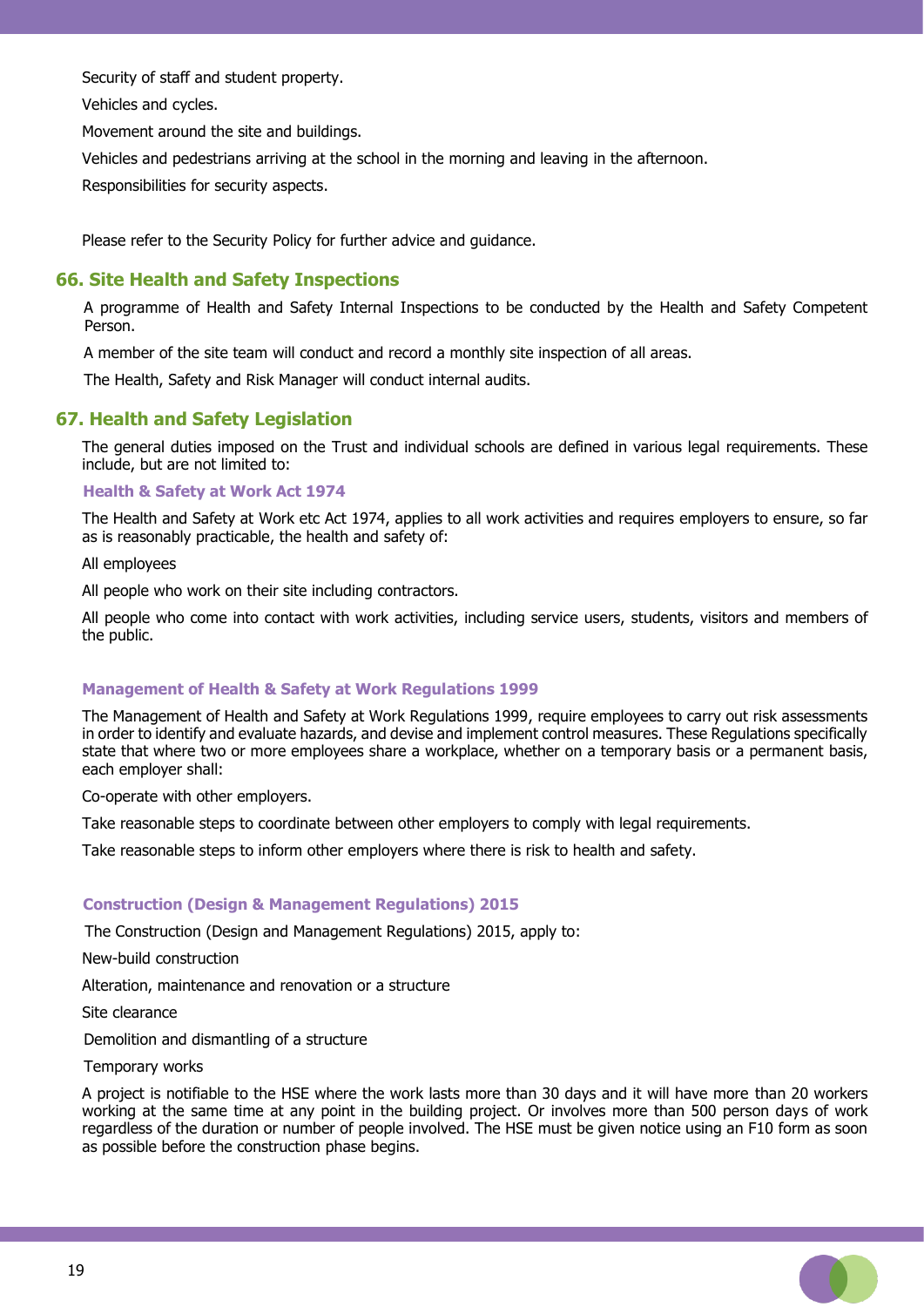#### **Health and Safety (Offences) Act 2008**

The new legislation introduces a power of imprisonment in both the lower and upper courts, together with greater financial penalties in the magistrate's court for a wider range of health and safety offences. In some cases, offences that would previously have brought fines up to £5000 will now carry a maximum penalty of £20,000.

One of the most important impacts of the legislation is that a power of imprisonment will now be available in respect of the key offences targeted at individuals under section 7 and section 37 of the Health and Safety at Work Act 1974. Section 7 requires all employees to take reasonable care for themselves and other in the way they conduct their work. Section 37 addresses the actions of directors, managers, head teachers, secretaries and other similar officers of corporate bodies.

#### **Control of Substances Hazardous to Health Regulations 2002 (COSHH)**

Using chemicals or other hazardous substances at work can put people's health at risk, so the law requires employers to control exposure to hazardous substances to prevent ill health. They have to protect both employees and others who may be exposed by complying with the Control of Substances Hazardous to Health Regulations 2002 (COSHH)

Every employer shall ensure that the exposure of his employees to substances hazardous to health is either prevented or, where this is not reasonably practicable, adequately controlled.

Hazardous substances include:

substances used directly in work activities (e.g. adhesives, paints, cleaning agents)

substances generated during work activities (e.g. fumes from soldering and welding)

naturally occurring substances (e.g. grain dust)

biological agents such as bacteria and other micro-organisms

Failure to adhere to the Trust's Health and Safety policy shall constitute a disciplinary offence as it places the health, safety and well-being of colleagues, students and visitors at risk.

## **68. Measuring Performance within The Two Counties Trust**

The school will use the Every Management System to support relevant staff in carrying out their responsibilities for Health and Safety in their areas. Using the system, the Trust Health and Safety Manager will ensure that the following are carried out as appropriate, using the Every Management System for logging purposes.

Regular documented audits.

Site inspections.

Review of risk assessments and the subsequent control measures.

Surveys by the health and safety Working Group.

Attendance at health and safety meetings.

Results of any external audits/reviews/investigations.

Regular review of accidents/incidents/near misses and use of the information and experience gained from the review.

A system of reviewing and developing improvement plans as identified.

Sharing experiences, findings and good practice inside the Trust.

The school shall ensure that in any term a minimum of 90% of their tasks on the Every Management System task list are completed.

**The Trust shall review monthly via the Every Management System dashboard the performance of each school and where performance is below 90% shall write to the Headteacher and Local Governing Body to set a date for a meeting to discuss this failure.** 

## **69. Communication**

Health and Safety issues associated with the school are communicated to staff through the appropriate channels including staff briefings, emails and training courses. All staff are able to report Health and Safety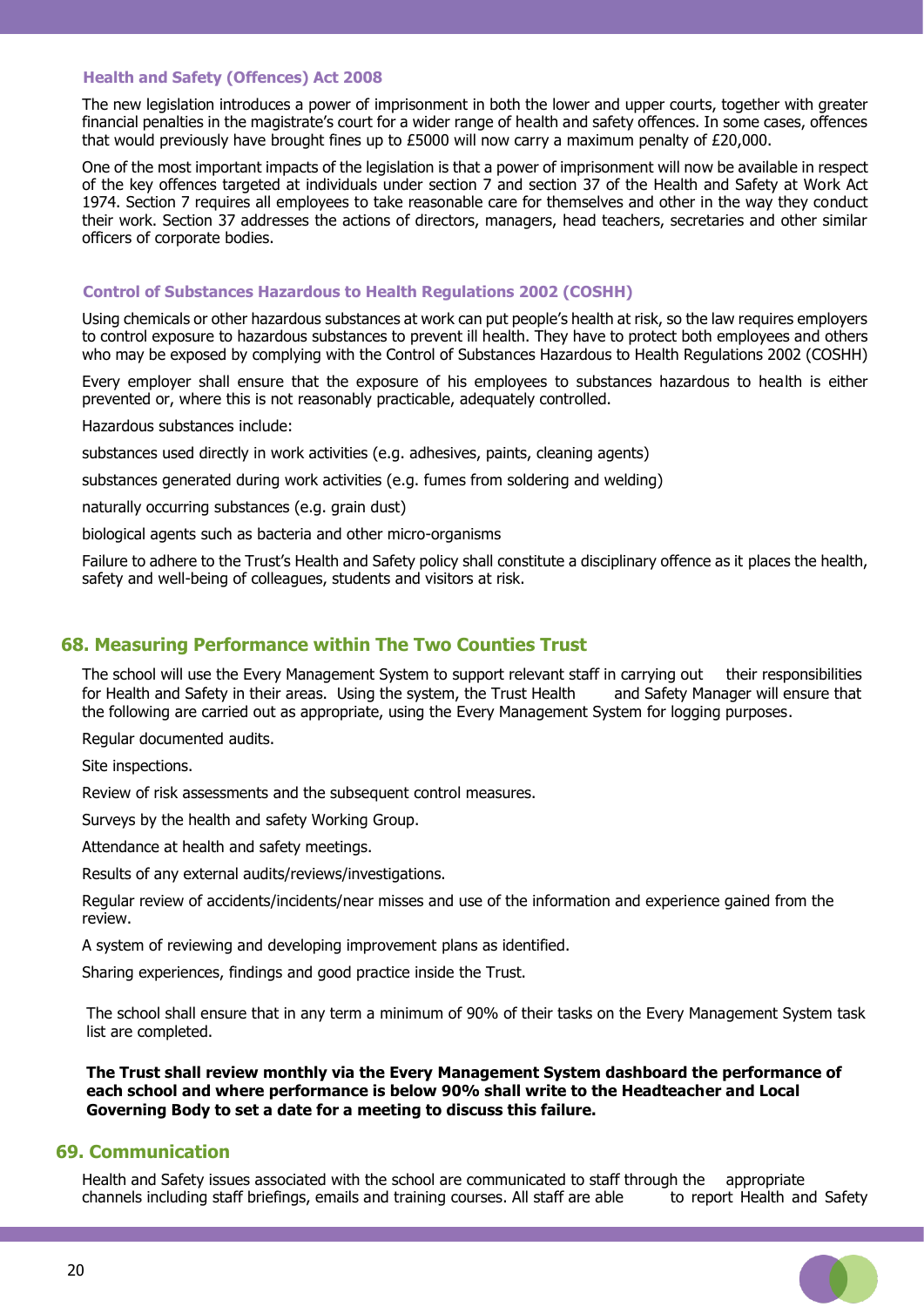issues to the Site Manager, the Health and Safety Competent Person, the Health, Safety and Risk Manager and online via the Every Management system.

## **70. Equal Opportunities**

In making, reviewing and implementing this policy the school's equal opportunities policies must be taken into account. In particular the school must ensure that reasonable adjustments are made to the premises and facilities to enable disabled staff, students and visitors to use the school's facilities and curriculum as far as is reasonably practicable. The Disability Accessibility Plan must be kept under review and implemented as appropriate, in order to ensure safe access for disabled staff, students and visitors.

## **71. COVID-19**

The Two Counties trust will continue to assess risk, and look at the application of current COVID-19 guidance and how this relates to the risks in our workplaces. This will likely warrant changes in certain practices, and where this is the case we will look at the impact on general risk control procedures and measures, reassessing them if applicable. This includes building-in suitable cover and capacity for safety-critical processes. The overarching aim always being to reduce the risk to as low a level as is reasonably practicable and in doing so, protect staff, students and visitors.

As the COVID-19 situation continues to develop, risk assessments and measures taken shall be updated regularly as new advice or information is provided.

## **72. Limitations of this Policy**

This policy cannot anticipate all eventualities therefore, professional judgement should be used to identify the appropriate course of action needed to protect those who are vulnerable and/or at risk. This judgement should derive from multi-disciplinary team discussion rather than any one individual where possible.

#### **72. General Data Protection Regulation**

All data within this policy will be processed in line with the requirements and protections set out in the General Data Protection Regulation.

### **74. Document Management**

| <b>Review Cycle:</b>               | Annually                              |
|------------------------------------|---------------------------------------|
| Date of issue:                     | September 2020                        |
| <b>Next review due:</b>            | September 2021                        |
| <b>Policy owner (job title):</b>   | Trust Health, Safety and Risk Manager |
| <b>Approver:</b>                   | <b>Trust Board of Trustees</b>        |
| <b>Equality Analysis complete:</b> | 27.02.2019                            |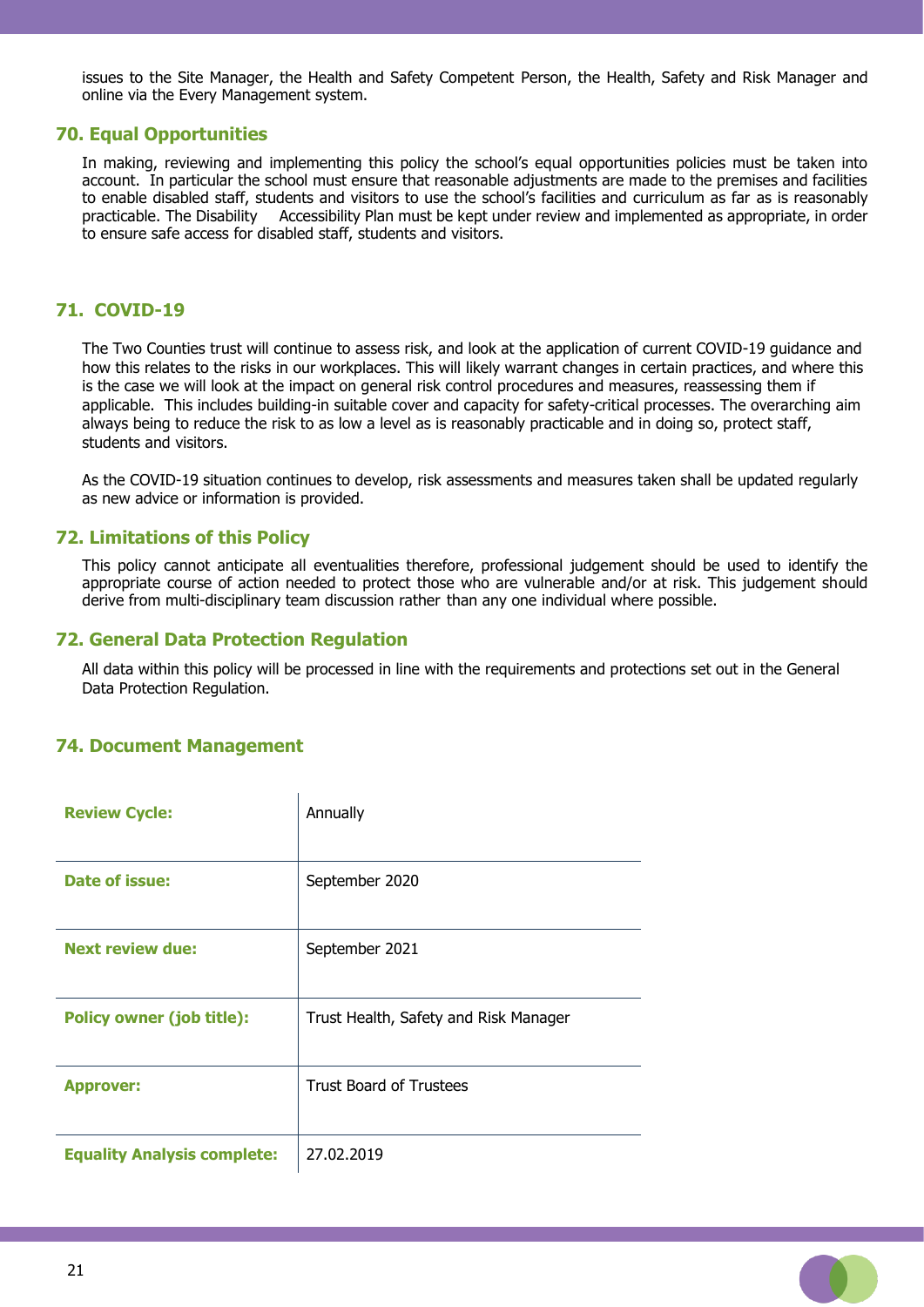# **Appendix 1.**

|                                       | <b>Ashfield</b><br><b>School</b> | <b>Frederick Gent</b><br><b>School</b> | <b>Friesland</b><br><b>School</b>   |
|---------------------------------------|----------------------------------|----------------------------------------|-------------------------------------|
| Headteacher                           | John Maher                       | <b>Chris Woollard</b>                  | <b>Craig Patterson</b>              |
| Health and Safety Competent Person    | Philip Wilson                    | Mike Bradshaw                          | <b>Liz Hails</b>                    |
| Site Manager                          | <b>Chris Patrick</b>             | <b>Ben Wright</b>                      | Kevin Leatham                       |
| <b>Educational Visits Coordinator</b> | Nicola Cross                     | Mike Bradshaw                          | Liz Hails                           |
| <b>Work Experience</b>                | <b>Charlotte King</b>            | N/A                                    | Abi Hird/<br>Karen Tideswell        |
| <b>Health and Safety Training</b>     | Philip Wilson/<br>Nicky Hillyard | Mike Bradshaw                          | <b>Liz Hails</b>                    |
| <b>Radiation Supervisor</b>           | N/A                              | Gemma Smith                            | David Vincent/<br>Emma<br>Goodchild |
| <b>Cleaning Contractor</b>            | Accuro                           | School staff                           | School staff                        |
| <b>Catering Contractor</b>            | <b>Mellors</b>                   | <b>Mellors</b>                         | School staff                        |
| <b>Grounds Maintenance</b>            | Notts, C.C.                      | Derbyshire C.C.                        | Greenacre Turf<br>Works             |
| <b>Pest Control</b>                   | Ashfield<br>Council              | Pestaid                                | Rentokil                            |
| <b>Trade Waste</b>                    | Ashfield<br>Council              | Veolia                                 | Veolia                              |
| <b>Clinical Waste</b>                 | Shorrock<br>Trichem              | Initial                                | P.H.S.                              |
| Legionella                            | Western<br>Environmental         | Aquatec                                | Hydro X                             |

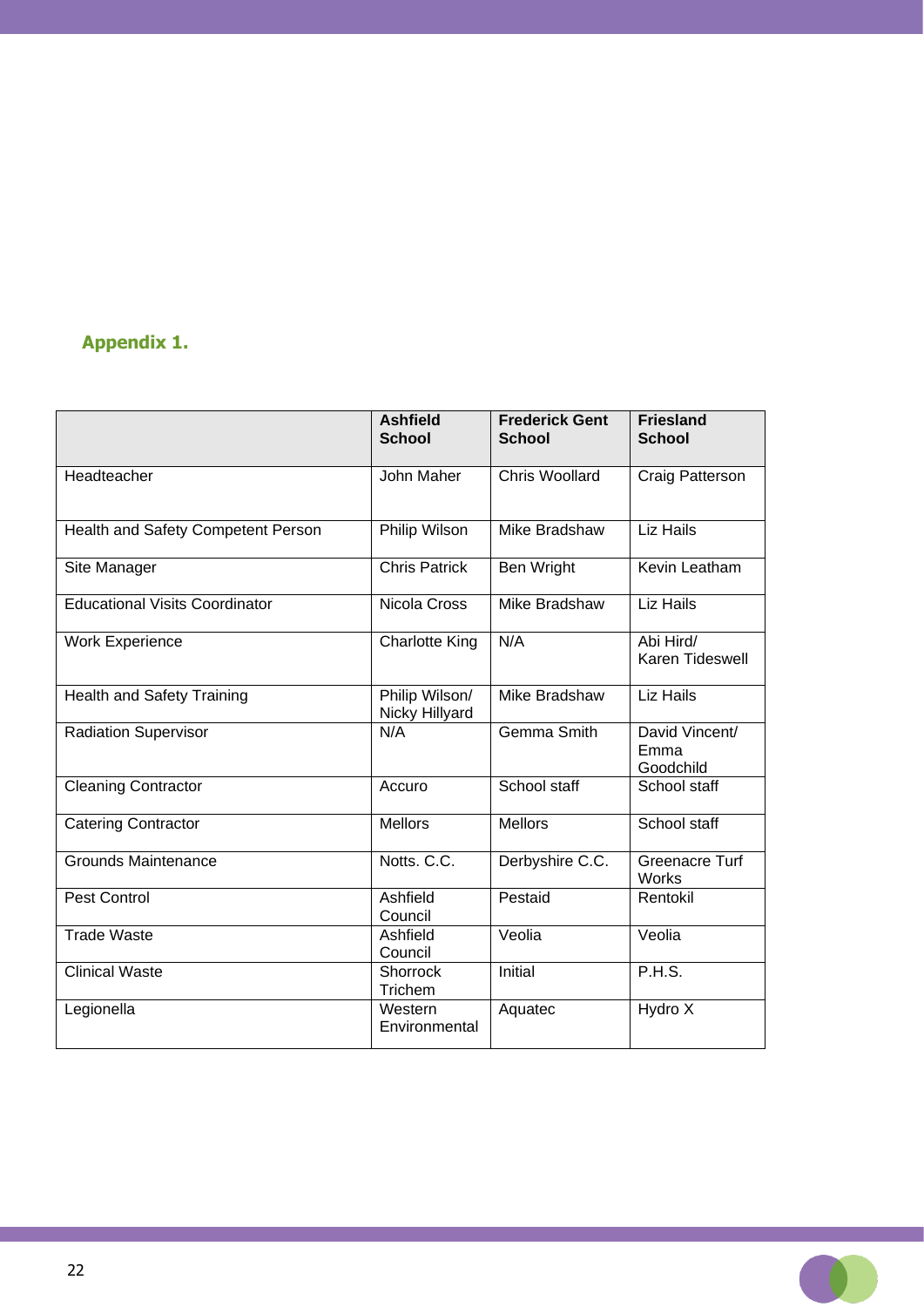|                                       | Heritage<br><b>High School</b>          | <b>Manor</b><br>Academy  | <b>Selston High</b><br><b>School</b> |
|---------------------------------------|-----------------------------------------|--------------------------|--------------------------------------|
| Headteacher                           | Richard<br>Marlow                       | Katrina Kerry            | Paul Halcro                          |
| Health and Safety Competent Person    | Angela<br>Lindley                       | Nichola<br><b>Barsby</b> | Julia Jewsbury                       |
| Site Manager                          | Matthew<br>Anderson                     | Kevin Wright             | Mark<br>Springthorpe                 |
| <b>Educational Visits Coordinator</b> | Angela<br>Lindley/<br>Rosie<br>Sambrook | Nichola<br>Barsby        | Amy Brooks                           |
| <b>Work Experience</b>                | Angela<br>Lindley                       | <b>Martin</b><br>Cooper  | N/A                                  |
| <b>Health and Safety Training</b>     | Angela<br>Lindley                       | Nichola<br>Barsby        | Julia Jewsbury                       |
| <b>Radiation Supervisor</b>           | N/A                                     | Liz Brennan              | Sarah Keal                           |
| <b>Cleaning Contractor</b>            | School staff                            | Accuro                   | Accuro                               |
| <b>Catering Contractor</b>            | <b>Mellors</b>                          | <b>Mellors</b>           | <b>Mellors</b>                       |
| <b>Grounds Maintenance</b>            | Peter<br>Bowden                         | Town and<br>Country      | Notts. C.C.                          |
| Pest Control                          | Rentokil                                | Pest Aid                 | <b>CSS Pest</b><br><b>Services</b>   |
| <b>Trade Waste</b>                    | <b>Bolsover</b><br>D.C.                 | Mansfield<br>D.C.        | Ashfield<br><b>District Council</b>  |
| <b>Clinical Waste</b>                 | P.H.S.                                  | Shorrock<br>Trichem      | Shorrock<br>Trichem                  |
| Legionella                            | H <sub>20</sub>                         | <b>LCS</b>               | <b>LCS</b>                           |